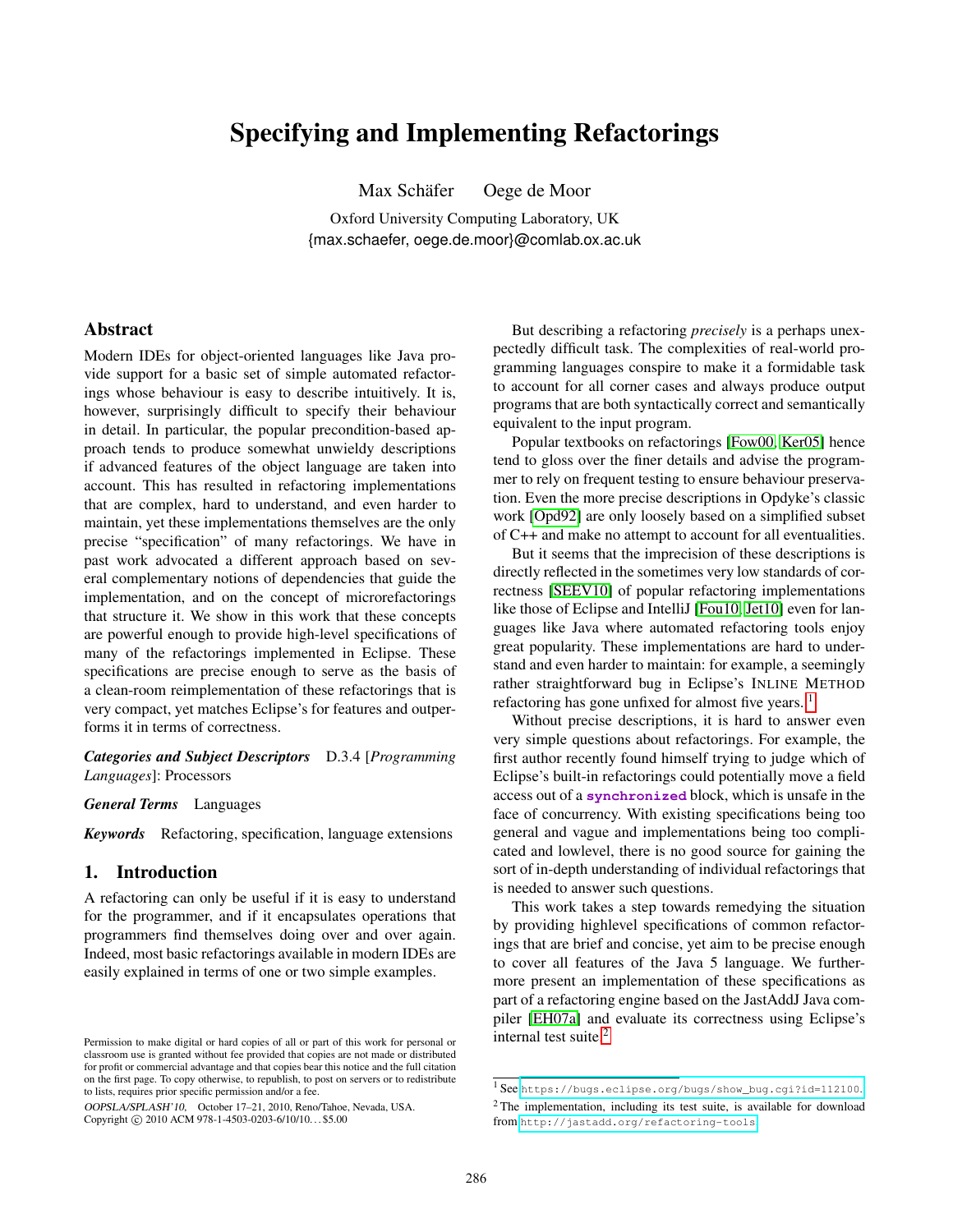```
void m() {
  int[] xs = { 23, 42 };
}
void n() {
  int[] xs;
  xs = new int[] { 23, 42 };
}
```
<span id="page-1-0"></span>Figure 1. Array initialisers and array creation expressions

To provide such descriptions, we choose not to follow the traditional precondition-based approach. While preconditions are valuable for specifying shallow conditions that must hold in order for the refactoring to make sense at all, they are not the right tool to ensure behaviour preservation in the face of issues related to name capture or control and data flow preservation.

As we have argued in previous work [\[SEdM08,](#page-15-6) [SVEdM09,](#page-15-7)  $SDS<sup>+</sup>10$  $SDS<sup>+</sup>10$ , such problems are much easier to tackle if they are expressed as dependency preservation problems. For example, in many refactorings we want to ensure that name bindings do not change, or that a name binds to a given declaration. We accommodate this by introducing a name binding dependency that is tracked by the refactoring engine. After the refactoring has performed its code transformations, the engine checks whether all tracked dependencies are still present, *i.e.* whether the name still binds to the intended declaration. If this is not the case, the engine either adjusts the name to restore its binding (for instance by qualifying it to escape shadowing), or aborts the whole refactoring. Control and data flow preservation is treated in a very similar manner.

Besides these "deep" issues, refactoring engines also have to account for a host of much shallower issues related to irregularities or idiosyncrasies of the object language. For example, Java allows so-called array initialisers to occur in variable initialisations. They are, however, not first-class expressions and cannot occur in many other places, where they have to be elaborated into slightly more complex array creation expressions.

An example is given in Fig. [1,](#page-1-0) which shows two methods m and n that both declare a local integer array xs and initialise it. But while  $m$  initialises  $x$ s directly in its declaration and can hence use an array initialiser, n initialises the variable using an explicit assignment and has to use an array creation expression. Obviously, the methods are semantically equivalent, and indeed the same bytecode is generated for both.

Any refactoring that moves an expression from a variable initialisation to some other place in the code has to be aware of this problem and wrap array initialisers accordingly. It would certainly be much preferable to encapsulate this issue and handle it once and for all.

To address this kind of problem, we use the approach of *lightweight language extensions* [\[SVEdM09\]](#page-15-7): while our refactoring implementations work on Java programs and produce Java programs as output, intermediate steps can work on a richer language that provides additional features to facilitate implementation, which are then translated away into pure Java. These features are lightweight extensions in the sense that they are transparent to the user of the refactoring tool and never appear in the refactored program. A particularly simple extension is to make array initialisers first-class expressions; translating this extension away is, of course, achieved by wrapping them into array creation expressions.

Other refactorings require more complicated extensions, such as anonymous methods [\[SVEdM09\]](#page-15-7) or **with** statements [\[SdM09\]](#page-15-9). One might then worry that every refactoring needs different language extensions, leading to a proliferation of potentially similar yet incompatible language extensions. It is one of our aims in this work to allay these fears by showing that just a handful of fairly simple extensions suffice to implement many major refactorings, and can indeed often be shared between different refactorings.

Just as many refactoring steps are more easily expressed by allowing them to output programs in an extended language, it is often convenient for refactorings to assume that their input programs are written in a restricted language that does not contain certain features that would otherwise need special treatment. For example, the **synchronized** modifier on methods in Java turns out to be rather troublesome since it hides a dependency on the implicit monitor associated with the receiver object.

Strictly speaking, this modifier is not needed, since it can be replaced by a **synchronized** block around the body of the method, which makes the dependency explicit. We can simplify our implementation by first translating the modifier away in this manner, and then reintroducing it where possible after the refactoring  $[SDS<sup>+</sup>10]$  $[SDS<sup>+</sup>10]$ . Indeed, the longstanding Eclipse bug alluded to above hinges on this issue.

One major benefit of using language extensions and restrictions is that it often allows us to decompose a refactoring into several smaller refactorings, so-called *microrefactorings*, that can be specified, implemented, and tested in isolation. While earlier work [\[SVEdM09\]](#page-15-7) has shown that such a decomposition is possible for certain refactorings, the present work extends this to many other refactorings.

In summary, the main contributions of this work are as follows:

• We show that the previously introduced techniques of dependency preservation, language extensions and restrictions, and microrefactorings are sufficiently powerful to give high-level, yet precise specifications of many refactorings that easily fit within half a page, but handle the full Java 5 language.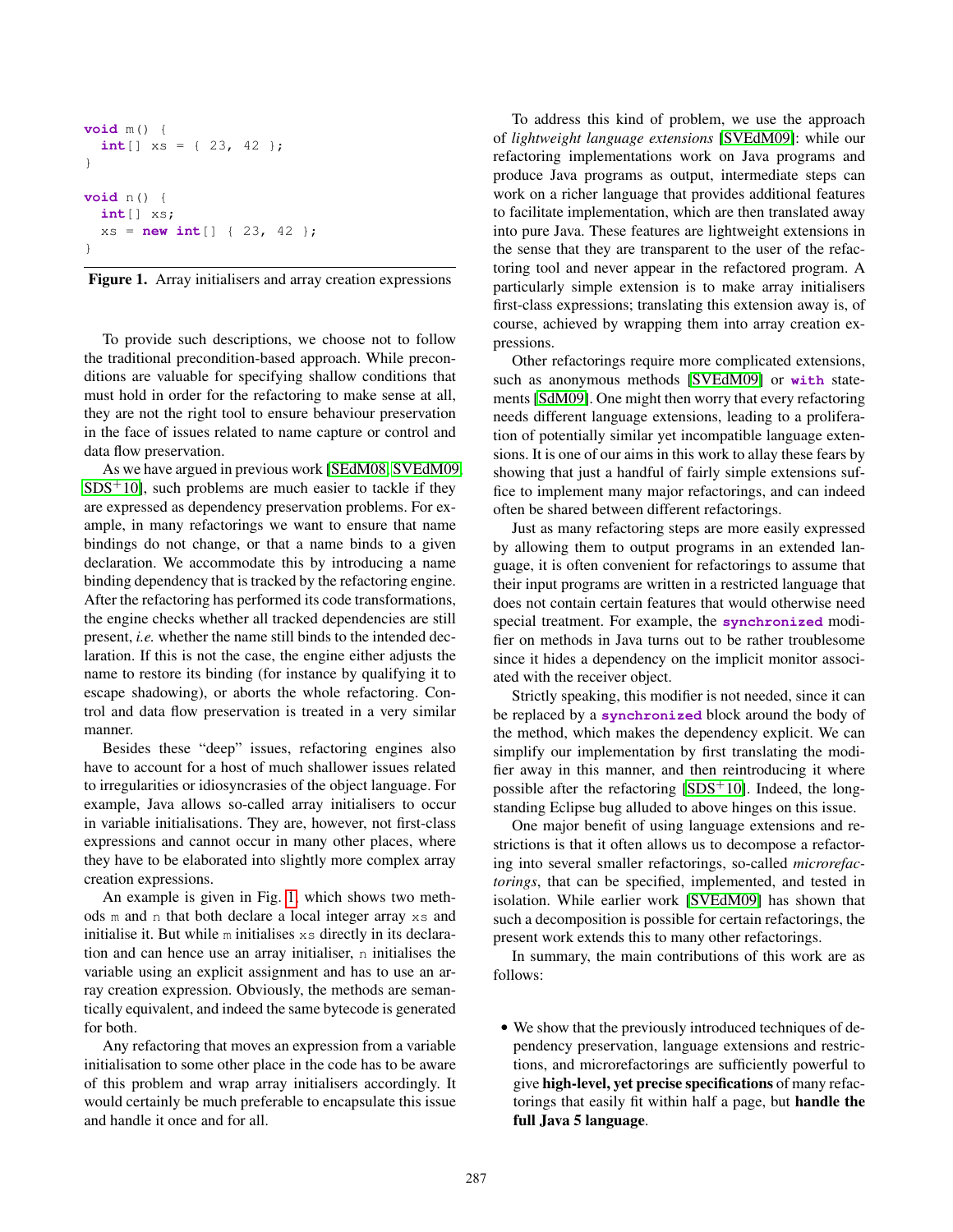

Figure 2. A simple use of PROMOTE TEMP TO FIELD

- We demonstrate on some examples that these specifications are highly modular and that microrefactorings and language extensions are reusable between refactorings.
- We present an extensive case study to show that the specifications give rise to concise, high-quality implementations of all the refactorings offered in recent ver-sions of Eclipse<sup>[3](#page-2-0)</sup>, which perform very well on Eclipse's own test suite.

The rest of the paper is structured as follows: Section [2](#page-2-1) introduces the relevant techniques of dependencies, language extensions, and microrefactorings with the PROMOTE TEMP TO FIELD refactoring as the running example. Section [3](#page-4-0) explains how to use these techniques to provide specifications of refactorings and how these can be implemented; Section [4](#page-6-0) discusses specifications for PUSH DOWN METHOD and MOVE MEMBER TYPE TO TOPLEVEL in more detail. Section [5](#page-10-0) relates our experience with providing specifications and implementations for other Eclipse refactorings and pitches our implementation against Eclipse's on their own test suite. Section [6](#page-12-0) puts our work in the context of related work, and Section [7](#page-14-1) concludes.

#### <span id="page-2-1"></span>2. Dependencies and Language Extensions

To make the presentation self-contained, this section will introduce the different kinds of dependencies used in our approach, as well as the concepts of language extensions and microrefactorings on the example of the PROMOTE TEMP TO FIELD refactoring.

The PROMOTE TEMP TO FIELD refactoring, offered by both Eclipse (as "Convert Local Variable to Field") and IntelliJ (as "Introduce Field"), converts a local variable into a field, for example as the first step of the REPLACE METHOD WITH METHOD OBJECT refactoring [\[Fow00\]](#page-15-0). A very sim-ple example is shown in Fig. [2,](#page-2-2) where the local variable  $f$  is promoted to a field.

We use this example to establish some notational conventions: When presenting an example of how a refactoring is performed, we will always display the input program (or fragment) on the left, and the refactored program on the right, connected by a heavy arrow. For clarity, the piece of code in the original program the refactoring is applied to (the

```
class Super {
  int f = 42;
}
class A
  extends Super {
  int f() {
    return f;
  }
  void m() {
    int f;
    f = 23;}
}
                    ⇒
                         class Super {
                            int f = 42;
                          }
                         class A
                            extends Super {
                            int f;
                            int f() {
                              return super.f;
                            }
                            void m() {
                              f = 23;}
                         }
```
Figure 3. Example of a naming issue with PROMOTE TEMP TO FIELD

local variable in this example) is highlighted in dark grey, whereas the changed code in the resulting program is marked in light grey.

Based on this example, the refactoring is indeed easy to describe: if the local variable is initialised, turn its initialisation into an assignment; then move the declaration of the local variable into the surrounding type so that it becomes a field.

Figure [3](#page-2-3) gives an example of a naming problem that may complicate the refactoring: here, a field  $f$  is inherited from the super class and used in method  $f$ . Promoting the local variable f of method m to a field hides the inherited field  $f$  within class A, and in particular within method  $f$ . The solution is, of course, to qualify f with **super** to circumvent this shadowing. Eclipse neglects to do this, while IntelliJ warns that a field of the same name is declared in the super class (which is arguably not the essence of the problem), but does not insert a qualification either.

Let us consider the general case, where we want to turn a local variable  $f$  into a field of class A. Should we always qualify every unqualified reference to any field  $\epsilon$  from within A with **super**? This is neither correct nor sufficient: if the reference is within a static method, **super** is not available; on the other hand, even references in subclasses or nested classes of A may be influenced by the refactoring.

Instead, we can view this as a dependency preservation problem. One necessary condition for PROMOTE TEMP TO FIELD to be behaviour preserving is certainly that all references to the former local variable  $f$  now bind to the introduced field f, and all other name bindings stay the same.

In past work [\[SEdM08\]](#page-15-6) we have introduced a framework of *locked names* that allow us to achieve this: before promoting, we "lock" every access to any field of name  $\epsilon$  within the

<span id="page-2-0"></span> $3$  We leave aside a handful of refactorings that have already been studied in the literature.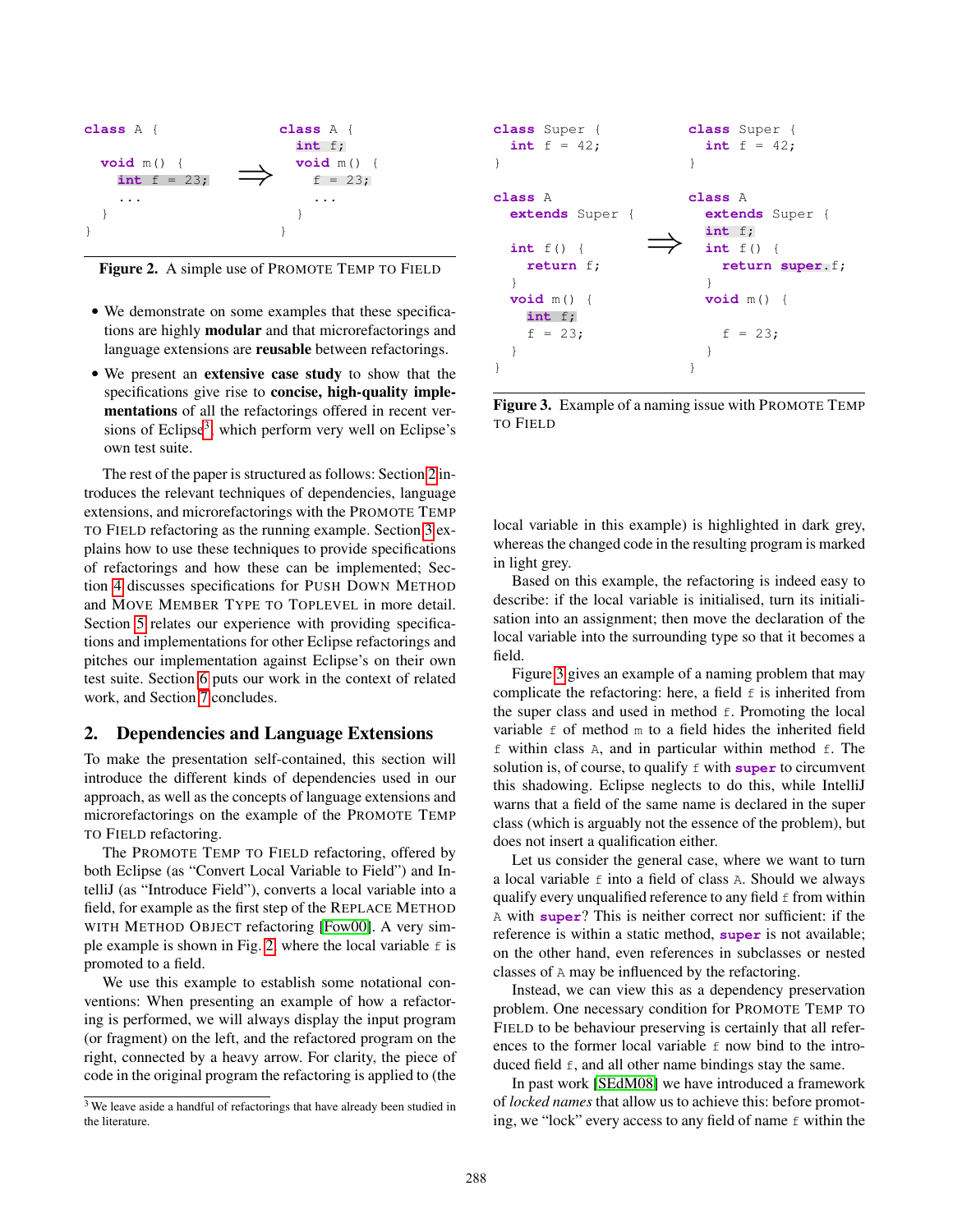```
class A {
  int f(int y) {
    if(y \le 1)
       return 1;
    int x = y;
    return f(y-1) \times x;
  }
}
                           \Rightarrow 4
```
Figure 4. Example of a data flow issue with PROMOTE TEMP TO FIELD

whole program<sup>[4](#page-3-0)</sup>, *i.e.* we compute the declaration it binds to and store it along with the name. In the same vein, all references to the local variable f are locked to the new field.

After promoting, we check for every name whether it still binds to the declaration it was locked on, and adjust it if it does not. The details of this adjustment process are beyond the scope of the present paper; suffice it to say that in the above example we would adjust the reference to  $f$  by qualifying it with **super**, as expected.

A somewhat thornier issue is presented in Fig. [4.](#page-3-1) Here we have a function that computes  $\prod_{k=1}^{y} k$  for every input  $y$ , storing the value of  $y$  (somewhat artificially) in a local variable x. The point of this example is that if we blindly promote x to a field (as Eclipse and IntelliJ both do), its value will be clobbered by the recursive invocation, and the function will instead compute  $max(2^{y-1}, 1)$ . Indeed, it does not seem that  $x$  is a very good candidate for being turned into a field, so a refactoring tool would arguably be justified in rejecting the proposed refactoring, as indicated by the lightning symbol.

But should we always disallow promoting local variables of recursive methods? For one, it is in general undecidable whether a method is recursive in the presence of dynamic dispatch. But even if we have a conservative check for recursive invocations, disallowing promotion in the presence of recursion altogether seems overly drastic. For instance, if we slightly modify the above example by swapping the operands of the multiplication, the recursion becomes harmless and we can promote x without difficulty.

The solution is, again, to track dependencies. In the original program of Fig. [4,](#page-3-1) the reference to x in the **return** statement has a single reaching definition, namely the assignment to  $x$  in its initialisation. If we were to turn  $x$  into a field, it would pick up an additional reaching definition from the recursive invocation of  $f$ , whereas reaching definitions would remain unchanged in the variant with swapped multiplicands.

So we introduce a *flow dependency* from every variable to every one of its reaching definitions, and require, just as for name bindings, that flow dependencies for accesses to the promoted local variable are preserved. But while we can often adjust a name to repair a broken name binding, this is generally hard to do for flow dependencies. We choose the simpler option of just aborting the refactoring if flow dependencies change.

<span id="page-3-1"></span>Finally, even if naming and flow dependencies are preserved, PROMOTE TEMP TO FIELD can still change the behaviour of multi-threaded programs, since it does nothing to prevent multiple threads from concurrently accessing and updating the promoted variable. Two possible solutions to this problem are as follows:

- Make the method from which the variable was promoted **synchronized**. Since even the promoted variable is still only accessed from within that method, we can thus prevent multiple threads from accessing it concurrently. However, this solution drastically changes the concurrent behaviour of the program and might easily introduce deadlocks.
- Wrap the promoted field into a ThreadLocal, and then use an escape analysis to determine whether the wrapper can safely be removed. This requires rewriting accesses to the variable to go through the ThreadLocal API.

The second solution is obviously preferable, and is again amenable to dependency-based reasoning. In addition to naming and flow dependencies, we keep track of *synchronisation dependencies* [\[SDS](#page-15-8)<sup>+</sup>10] which capture ordering constraints between synchronisation constructs and accesses to shared state. In particular, accesses to local variables generate no constraints (since local variables are never shared between threads), and neither do ThreadLocal objects (which are not shared either), so from a concurrency perspective the refactoring becomes a no-op. For the sake of simplicity we will not elaborate this solution in detail. Incidentally, neither Eclipse nor IntelliJ try to address the problem of concurrency in their implementations of PROMOTE TEMP TO FIELD.

With the deep issues related to naming, control and data flow, and concurrency taken care of, it remains to tackle more shallow problems engendered by the syntactic peculiarities of our object language Java.

In the first step of our present refactoring, we need to split off any initialiser of the variable to be promoted into an independent assignment. As discussed earlier, the result of this transformation could contain first-class array initialisers. Also note that the variable could be declared together with several other variables in a compound declaration like this:

**int**  $x, y = f()$ ,  $z = g()$ ;

If we want to promote variable  $y$  to a field, we should first translate this fragment into the equivalent

**int** x; **int**  $y = f()$ ;  $int z = g();$ 

<span id="page-3-0"></span><sup>4</sup> Names other than f obviously will not change their binding. A performance-conscious implementation may, of course, try to limit the scope in which to lock names.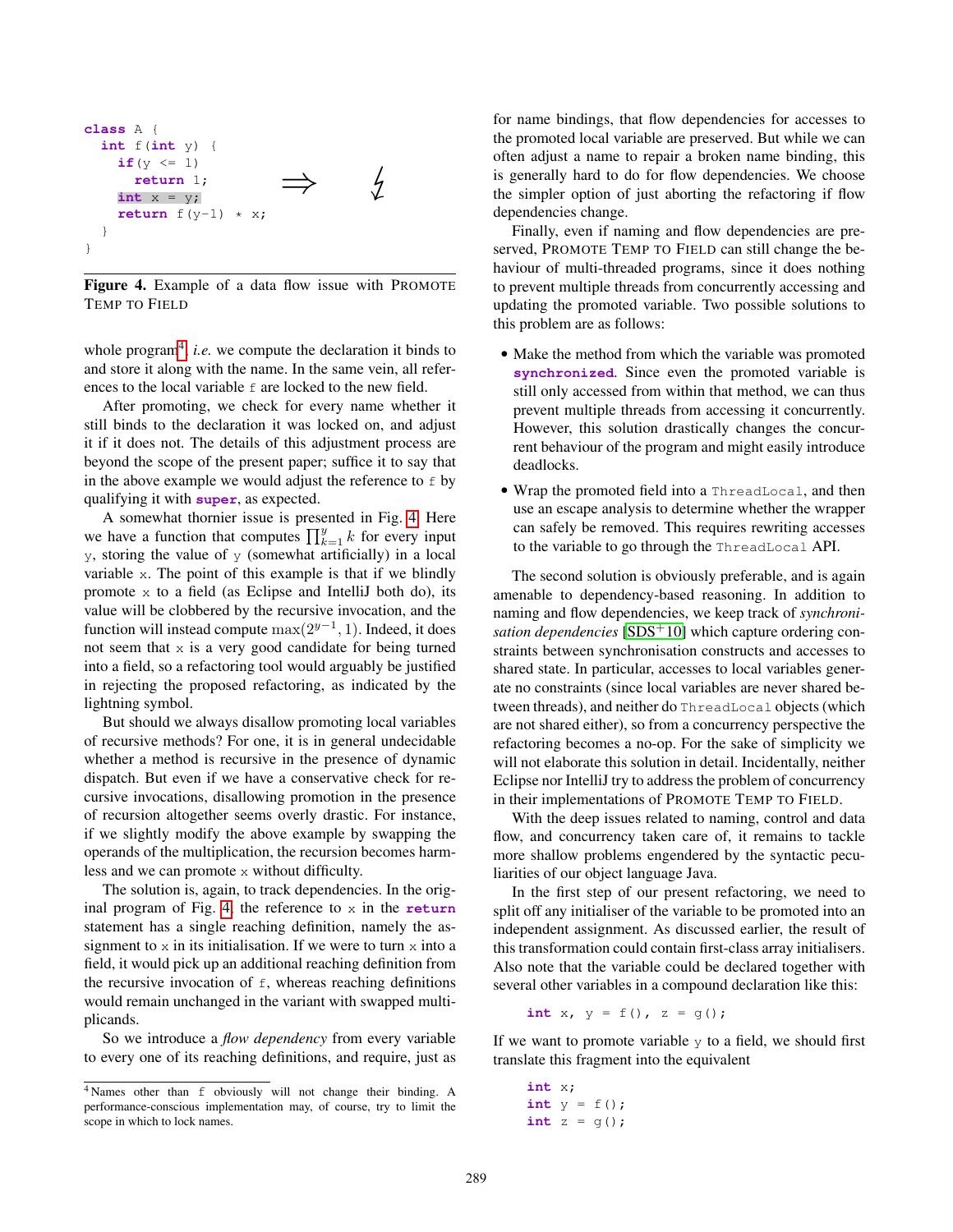before splitting off the assignment and proceeding as above. It would not do to insert the assignment after the entire compound declaration, since this might change the order in which initialising expressions are evaluated, possibly changing behaviour. Converting between compound declarations and their expansion is, of course, easy to do, so we can simply regard it as a language restriction and formulate our refactoring on the restricted language of Java without compound declarations.

Based on the framework of dependency preservation and language extensions and restrictions, we can now give an informal, yet precise description of the refactoring. For modularity and reusability, we split the refactoring into four steps, three of which are themselves microrefactorings:

- 1. SPLIT DECLARATION. Given a local variable declaration  $d$  for a variable x with initialising expression  $\in$  (where  $d$ must not be compound), ensure that  $d$  is a statement in a block (not, for example, the initialising statement of a **for** loop). Remove its initialiser and instead insert a new statement a of the form  $x = e$ ; after d, where the name  $x$  is locked to  $d$ . The output of this microrefactoring may make use of first-class array initialisers.
- 2. INSERT FIELD. Insert a declaration  $d'$  for a field x with the same type as the local variable  $x$  into the surrounding class. If the local variable occurs in a static context, the field should be static as well. Check that there is not already a field with the same name in the same class, and ensure that bindings are preserved.
- 3. For every use of the local variable x, lock its flow dependencies, and make its name binding locked onto  $d'$ .
- 4. REMOVE DECLARATION. If there are no remaining references to d, delete it.

### <span id="page-4-0"></span>3. Specification and Implementation

Prose descriptions like that of PROMOTE TEMP TO FIELD in the previous section tend to be quite hard to read, so we will introduce a number of conventions to enable us to cast our descriptions into more concise pseudocode. This will allow us to successfully tackle several more complicated refactorings.

Algorithm [1](#page-4-1) corresponds to the prose description of PRO-MOTE TEMP TO FIELD given before. We specify refactorings as imperative procedures that modify the input program's abstract syntax tree. They may take arguments (such as argument d of PROMOTE TEMP TO FIELD) and return results (although this one does not). Both arguments and results are given informal types, for example  $d$  is supposed to be an AST node representing a local variable declaration. A full list of the node types used in this paper is given in Fig. [7](#page-14-2) in Appendix [A,](#page-14-3) where we also summarise syntactic conventions used in our pseudocode specifications.

As the first part of the specification, we list the input and output language of every refactoring, indicating whether it

#### Algorithm 1 PROMOTE TEMP TO FIELD $(d:LocalVar)$

# <span id="page-4-1"></span>Input Language: Java

Output Language: Java ∪ locked dependencies

- 1:  $\text{SPLIT DECLARATION} (d)$
- 2:  $d' \leftarrow$  new **private** field of same type and name as  $d$
- 3: make  $d'$  static if  $d$  is in static context
- 4: [INSERT FIELD](hostType(d),  $d'$ )
- 5: for all uses  $u$  of  $d$  do
- 6: lock  $u$  onto  $d'$
- 7: lock reaching definitions of  $u$
- 8: REMOVE  $DECL(d)$

requires any restrictions on the former or extensions of the latter. For this refactoring, for instance, the output program may still contain locked name bindings and flow dependencies, which can be eliminated as described in the previous section.

Since this elimination process is not refactoring-specific, we do not consider it part of the specification proper. Indeed, as we shall see, it is sometimes useful to preserve extended features in the output program if the refactoring is invoked as part of a larger refactoring. Hence we leave it up to the caller whether language extensions in the output program should be eliminated or not.

The main body of the implementation closely follows the prose description given above: first, we invoke the microrefactoring SPLIT DECLARATION to strip off d's initialiser, if any. We put floor brackets  $|\cdot|$  around the invocation of this microrefactoring to indicate that any language extensions in the output program it produces should be immediately eliminated.

We then construct a new node  $d'$  corresponding to the new field, which has the same name and type as  $d$  (an implementation may need to use the locked naming framework to build a concrete type access that binds to this type).

If d appears in a static context (*i.e.*, either in a static method or a static initialiser), the promoted field is made static as well to ensure that it is accessible. Then we invoke the microrefactoring INSERT FIELD to insert the promoted field into the closest lexically enclosing type around d, which we assume to be computed by the utility function hostType. Again, we require any language extensions to be eliminated.

As we shall see, INSERT FIELD may fail if it cannot perform its assigned task, for instance if there already is a field of the same name in the type. By default this means that the whole refactoring fails; an actual implementation would need to provide descriptive error messages and roll back any changes to the syntax tree.

Now we lock every use of  $d$  onto the field  $d'$  and also lock its flow dependencies, before finally invoking REMOVE DECL to remove the old declaration  $d$  if possible. Finally,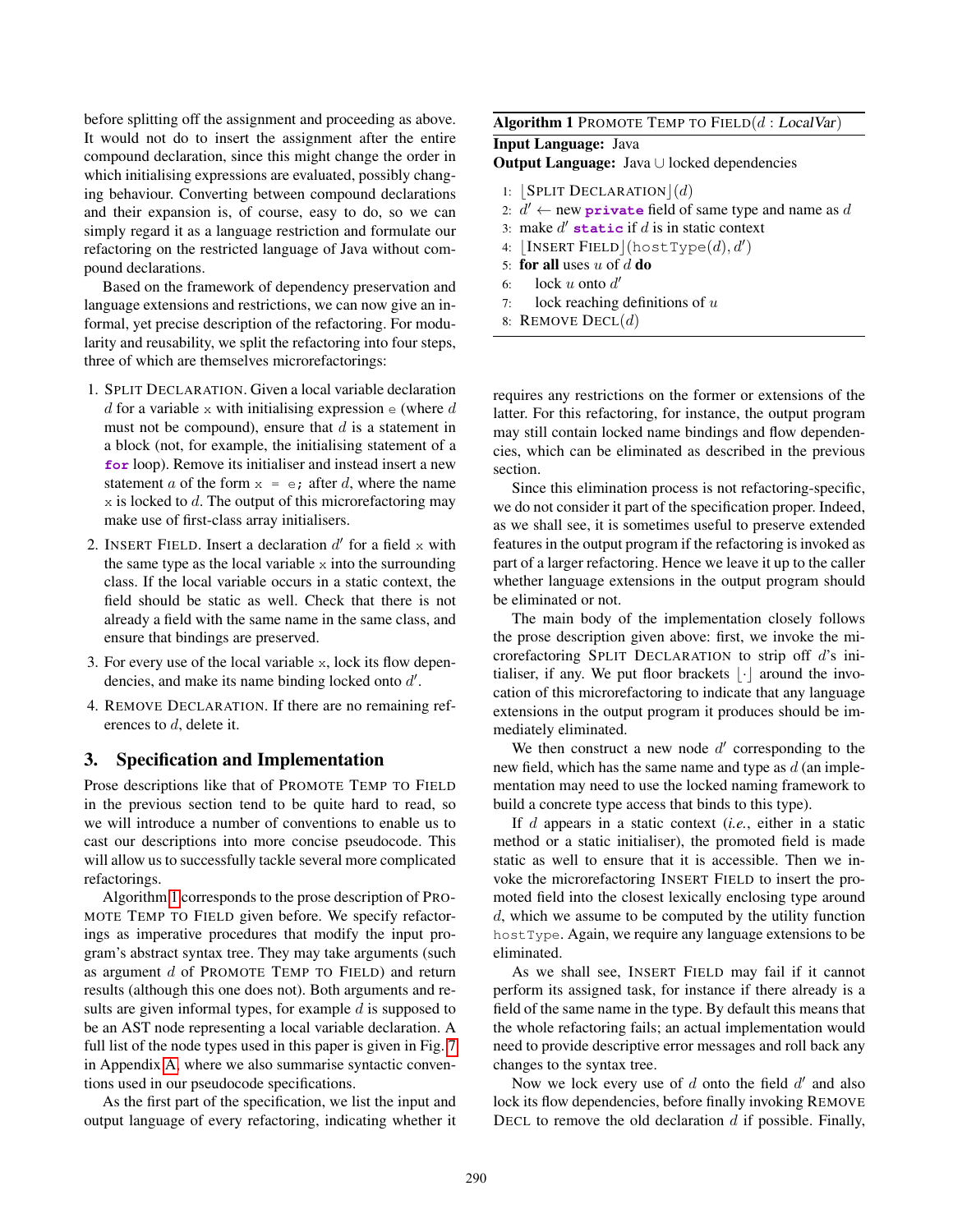the remaining locked names and flow dependencies can be unlocked, which may cause the refactoring to fail.

Let us now consider the constituent microrefactorings of PROMOTE TEMP TO FIELD. The first one, SPLIT DECLA-RATION is specified as Alg. [2.](#page-5-0) It also takes a LocalVar as argument, and its output program may contain locked names and first-class array initialisers. As mentioned above, we restrict the input programs to this microrefactoring to disallow compound declarations that declare several variables at once.

In contrast to language extensions in the output program, which may be allowed to persist after the end of a microrefactoring, language restrictions are always enforced when a refactoring begins to execute. We leave this implicit in the specification, since the input language specification makes it clear which restrictions to enforce.

If the declaration  $d$  does not have an initialiser, SPLIT DECLARATION does not need to do anything. Otherwise, it constructs a new assignment  $a$  that assigns the initialising expression of  $d$  to the variable declared in  $d$ , inserts it as the next statement after  $d$  (or fails if  $d$  is not immediately surrounded by a block), and then removes its initialiser.

In spite of its simplicity, SPLIT DECLARATION is an important building block for other refactorings; besides PRO-MOTE TEMP TO FIELD, it is also used in the implementation of EXTRACT METHOD and INLINE TEMP [\[SVEdM09\]](#page-15-7).

| <b>Algorithm 2</b> SPLIT DECLARATION $(d:LocalVar)$                          |
|------------------------------------------------------------------------------|
| <b>Input Language:</b> $I$ <sub>3V3</sub> $\backslash$ compound declarations |

<span id="page-5-0"></span>

| $\sim$                                                              |  |  |  |
|---------------------------------------------------------------------|--|--|--|
| <b>Output Language:</b> Java $\cup$ locked names, first-class array |  |  |  |
| init                                                                |  |  |  |

|  |  |  | 1: if d has initialiser then |  |
|--|--|--|------------------------------|--|
|--|--|--|------------------------------|--|

- 2:  $x \leftarrow$  variable declared in d
- 3:  $a \leftarrow$  new assignment from initialiser of d to x
- 4: insert  $a$  as statement after  $d$
- 5: remove initialiser of  $d$

The next refactoring is INSERT FIELD, which inserts the declaration  $d$  of a field into a type declaration  $T$ , ensuring that the output is syntactically valid and the binding structure is undisturbed.

It uses assertions to check several preconditions; if any of them are violated, the refactoring cannot be meaningfully executed and is aborted. In particular, it checks that no other field of the same name is already declared in  $T$ , which would lead to a syntactically incorrect program; that d does not have an initialiser, since an initialiser might have side effects that change program behaviour; and that we are not trying to insert a static field that is not a compile-time constant into an inner class, which is disallowed by the language specification.

Note that the latter two checks are unnecessary in the context of the PROMOTE TEMP TO FIELD refactoring (the promoted field never has an initialiser, and if the field is

static, then so is the method it is promoted from, so the host type cannot have been an inner class to begin with), but we include them for modularity and since we want INSERT FIELD to be a behaviour-preserving refactoring on its own.

If all the checks pass, the refactoring locks all accesses to types or variables with the same name as  $d$ : we assume that name gives us the name of a declaration, and that lockNames performs the locking. Finally, the field is inserted into the syntax tree of T.

Like SPLIT DECLARATION, INSERT FIELD is quite versatile, and is also used as part of the EXTRACT CON-STANT, MOVE MEMBERS, and MOVE MEMBER TYPE TO TOPLEVEL refactorings.

Algorithm 3 INSERT FIELD $(T : ClassOrInterface, d :$ Field)

# Input Language: Java Output Language: Java ∪ locked names

- 1: **assert**  $T$  has no local field with same name as  $d$
- 2: **assert**  $d$  has no initialiser
- 3: **assert** if  $T$  is inner and  $d$  is static, then  $d$  is a constant
- 4:  $l$ ockNames(name $(d)$ )
- 5: insert field  $d$  into  $T$

The final microrefactoring REMOVE DECL (which also plays a role in INLINE TEMP) is now easily described as Alg. [4:](#page-5-1) If d has no initialiser and is not referenced anywhere, we remove it from the AST; otherwise we do nothing.

# Algorithm 4 REMOVE  $\text{DECL}(d:LocalVar)$

<span id="page-5-1"></span>**Input Language:** Java  $\backslash$  compound declarations Output Language: Java

1: if d has no initialiser and is not used then

2: remove  $d$ 

Note that our specification of PROMOTE TEMP TO FIELD does not allow for the promoted local variable's initialiser to be promoted into an initialiser of the field. Doing so not only requires moving an expression across method boundaries, which is hardly ever behaviour preserving, but also might change the order in which assignments to the variable occur. Eclipse, which offers this feature, performs almost no checks to guarantee behaviour preservation in this case, which we consider unacceptable.

While the specifications we have given so far are in pseudocode, they are not very difficult to implement. Our own implementation of PROMOTE TEMP TO FIELD and the other refactorings discussed in the sequel is based on the JastAddJ compiler frontend, which provides the general AST infrastructure and some basic analysis capabilities, such as name lookup and control flow analysis. The required utility functions are either already provided by the compiler frontend or are very easy to implement on top of it. Earlier work has already discussed how we implement the dependency tracking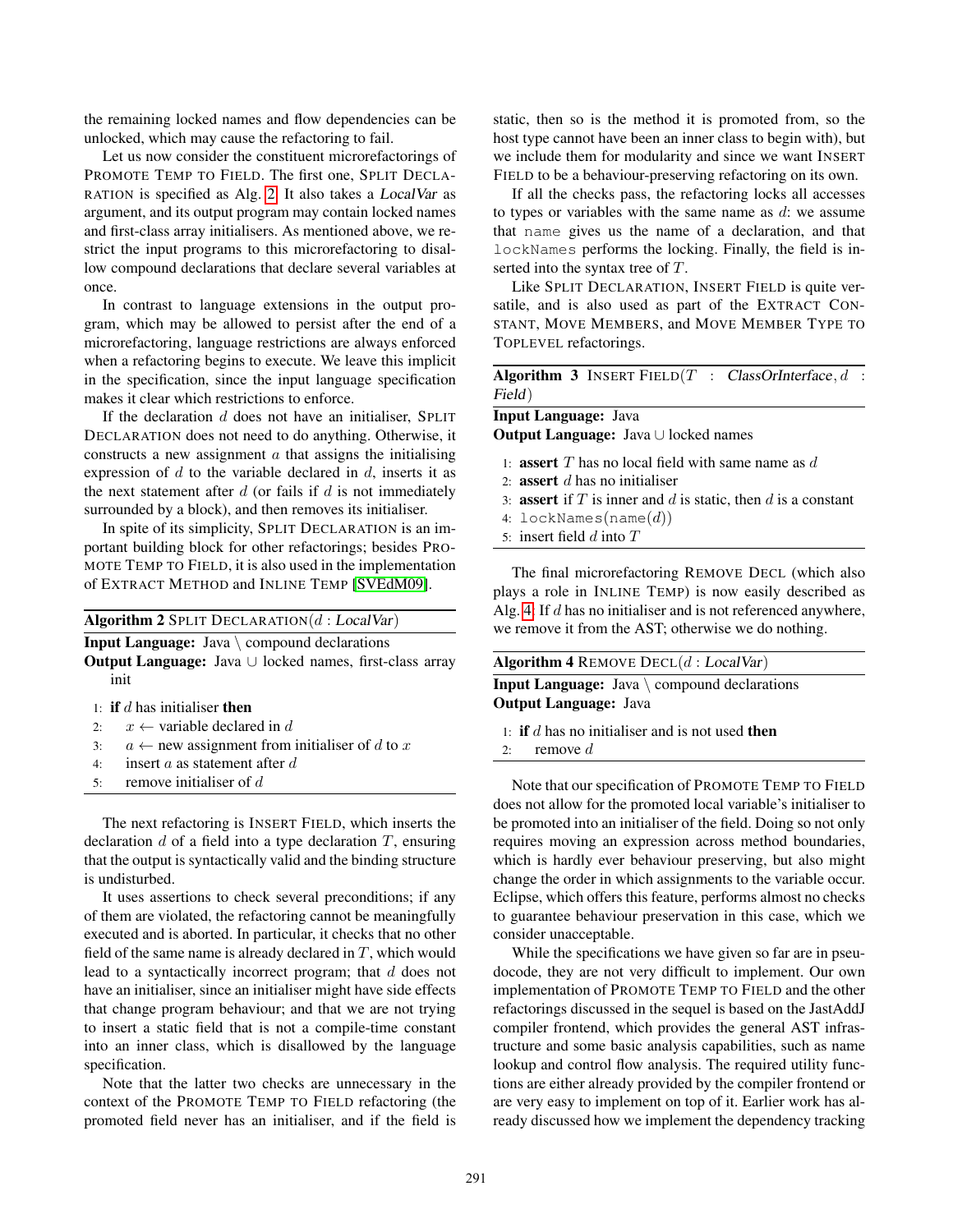```
public void VariableDeclaration
  .promoteToField()
{
  split();
  Modifiers mods = new Modifiers("private");
  if(inStaticContext())
    mods.addModifier("static");
  TypeAccess ta = type().createLockedAccess();
  FieldDeclaration f
    = new FieldDeclaration(mods, ta, name());
  hostType().insertField(f);
  for(VarAccess va : uses()) {
    va.lock(f);
    va.lockReachingDefs();
  }
  flushCaches();
  remove();
}
public void VariableDeclaration
  .doPromoteToField()
{
  Program root = programRoot();
  promoteToField();
  root.eliminate(LOCKED_NAMES, LOCKED_FLOW);
}
```
<span id="page-6-1"></span>Figure 5. JastAdd implementation of PROMOTE TEMP TO FIELD

framework used for name binding, flow, and synchronisation preservation. Utilising this framework, the implementation of a given refactoring can closely follow its pseudocode specification and is generally not much longer.

As an example, we show our implementation of PRO-MOTE TEMP TO FIELD in Fig. [5.](#page-6-1) The implementation, just like the JastAddJ compiler it is based on, is written in Jast-Add [\[EH07b\]](#page-15-10), an attribute grammar system that extends Java with support for circular reference attribute grammars.

The refactoring is implemented as a method promoteToField on class VariableDeclaration using an inter-type declaration. We also provide a wrapper method doPromoteField, which simply calls method promoteToField and then eliminates language extensions from the resulting program. Extensions are implemented as visitors (LOCKED\_NAMES and LOCKED\_DATAFLOW) that traverse the syntax tree and rewrite it into plain Java.

Method promoteToField follows the specification in Alg. [1](#page-4-1) quite closely, in particular the three subrefactorings are invoked as methods split, insertField, and remove. The construction of field  $f$  is somewhat more verbose than in the pseudocode, since we need to explicitly construct the syntax tree nodes that the declaration is composed of. Note in particular that we use method createLockedAccess, which is part of the naming framework, to construct a locked access to the field's type.

The only part of the implementation that does not immediately correspond to the specification is the call to flushCaches in the penultimate line. This is where the underlying JastAdd implementation shines through: the information computed by attributes such as type or uses is automatically cached, and needs to be flushed manually whenever the syntax tree has changed. In this example, the value of attribute uses has become stale, since we have changed all uses of the local variable being promoted to bind to the f. If we did not flush the attribute's value, RE-MOVE DECL would conclude that references to the variable still exist and refrain from deleting it.

Altogether, eight lines of pseudocode specification translate into about 20 lines of implementation, which is a reasonable ratio given the verbosity of Java syntax.

# <span id="page-6-0"></span>4. PUSH DOWN METHOD and MOVE MEMBER TYPE TO TOPLEVEL

While PROMOTE TEMP TO FIELD is an important tool, it is a fairly simple and small-scale refactoring. In this section we show that the techniques used for its specification in the previous section carry over to more complicated refactorings by giving specifications of PUSH DOWN METHOD and MOVE MEMBER TYPE TO TOPLEVEL. The next section will then provide further empirical consolidation by discussing, albeit not in as much detail, many other refactorings.

#### 4.1 PUSH DOWN METHOD

The PUSH DOWN METHOD refactoring pushes a method m from a class A to all its subclasses  $B_1, \ldots, B_n$ ; it then either removes the definition of  $m$  from  $A$  or turns it into an abstract method.

A simple example is shown in Fig. [6,](#page-7-0) which demonstrates how we can view PUSH DOWN METHOD as being composed of three simpler operations: We first introduce trivial overriding methods into each of the subclasses which just invoke the overridden method through **super** calls, then we inline these calls, and finally remove the original method. Where it is impossible to remove the method outright, we can instead turn it into an abstract method.

The beauty of this approach lies in devolving the perhaps most tricky part of the refactoring, actually copying the code from the superclass to the subclass without changing its meaning, to the well-known INLINE METHOD refactoring. All that remains is to implement the first step, which is itself a refactoring we call TRIVIALLY OVERRIDE, and the third step, which is a choice between the two refactorings REMOVE METHOD and MAKE METHOD ABSTRACT. Note, however, that the decomposition we have given here only works for virtual methods (*i.e.* non-**private** instance methods). We will briefly consider the case of non-virtual methods below.

We start with the specification of TRIVIALLY OVERRIDE, given in Alg. [5.](#page-7-1) It takes the method  $m$  to produce an override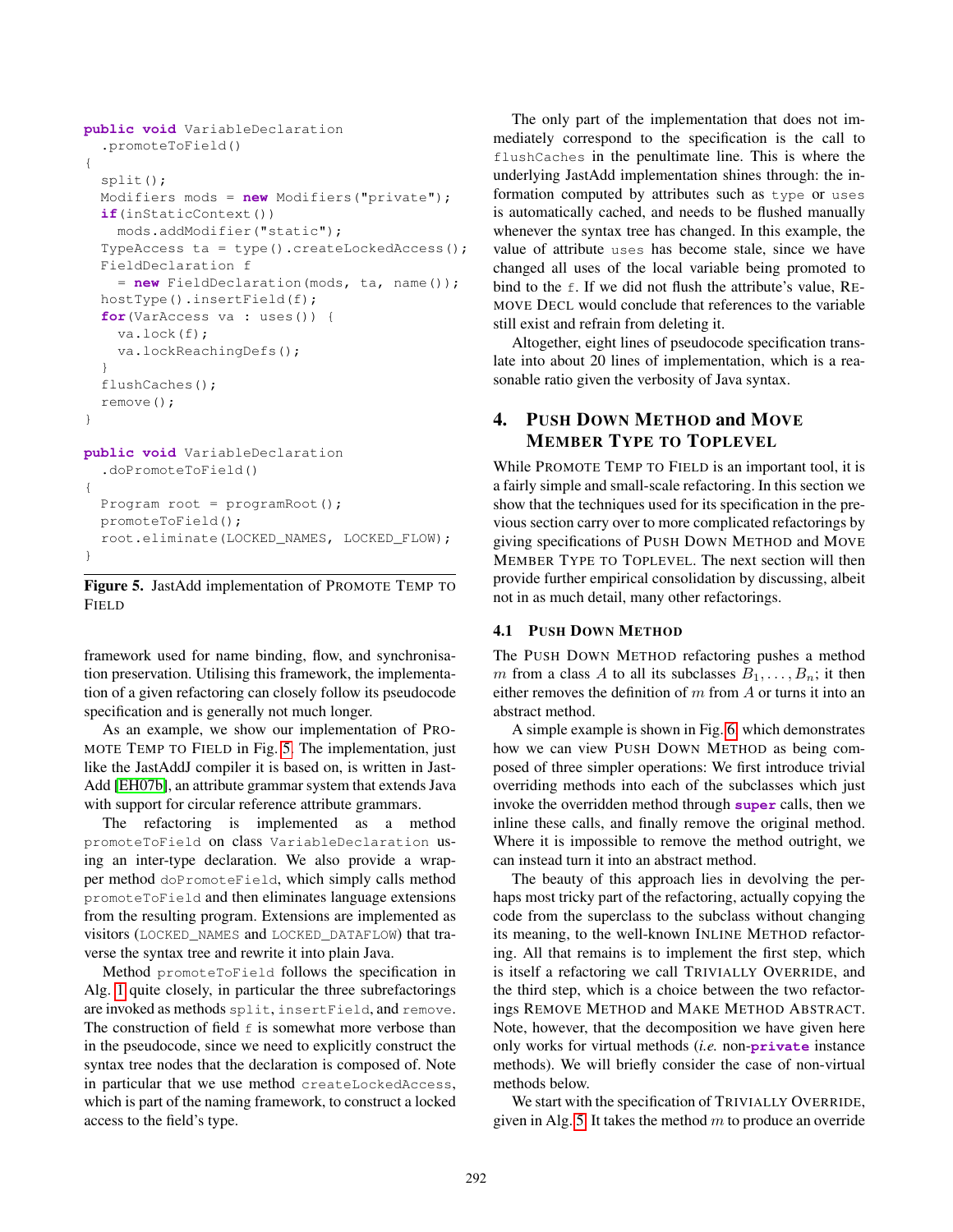```
class A {
 int f(int i){ return i+19; }
 int m() { return f(23); }
}
class B extends A {
}
class C extends A {
}
                                     ⇒
                                               class A {
                                                 int f(int i){ return i+19; }
                                                 int m() { return f(23); }
                                               }
                                               class B extends A {
                                                 int f(int i){ return super.f(i); }
                                               }
                                               class C extends A {
                                                 int f(int i){ return super.f(i); }
                                               }
                                                                                    ⇒
class A {
  int f(int i){ return i+19; }
  int m() { return f(23); }
}
class B extends A {
  int f(int i){ return i+19; }
}
class C extends A {
 int f(int i) { return i+19; }
}
                                     ⇒
                                               abstract class A {
                                                 abstract int f(int i);
                                                 int m() { return f(23); }
                                               }
                                               class B extends A {
                                                 int f(int i){ return i+19; }
                                               }
                                               class C extends A {
                                                 int f(int i){ return i+19; }
                                               }
```
Figure 6. Applying PUSH DOWN VIRTUAL METHOD to push  $\epsilon$  from A to B and C

for and the type  $B$  in which to insert the overriding method, and returns the node corresponding to the created **super** call. As we shall see, such a call is not created in all cases, so the refactoring has return type option MethodCall and returns either None (if no call was created), or Some  $c$ , where  $c$  is the created call.

Algorithm 5 TRIVIALLY OVERRIDE( $B$ : Type,  $m$ ) VirtualMethod) : option MethodCall

<span id="page-7-1"></span>Input Language: Java \ implicit method modifiers Output Language: Java + locked names, **return void**

```
1: assert m is not final
 2: if m not a member method of B then
 3: return None
 4: m' \leftarrow copy of m with locked names
 5: if m is abstract then
 6: insert method m' into B
 7: return None
 8: else
 9: xs \leftarrow list of locked accesses to parameters of m'
10: c \leftarrow \text{super}.m(xs)11: set body of m' to return c;
12: insert method m' into B13: return Some c
```
<span id="page-7-0"></span>The refactoring first checks for several special cases. Obviously, we cannot override a final method, so this case is excluded right away.

If  $m$  is not a member method of  $B$  (for example because B already contains an overriding definition of  $m$ ), the refactoring does not need to do anything and simply returns None.

If m is abstract we cannot introduce a **super** call to it, either. Instead, the refactoring creates a copy  $m'$  of m, where all names within  $m'$  are locked to ensure they keep their original bindings, and inserts it into  $B$ . As before, None is returned.

It remains to handle the case where a **super** call is actually created. We construct a list  $xs$  with locked accesses to the parameters of  $m'$ , which becomes the argument list for the **super** call  $c$ . Finally, the body of  $m'$  is replaced by a single statement returning c, and  $m'$  is inserted as a body declaration into B.

Like many of its brethren, TRIVIALLY OVERRIDE produces programs with locked names. It also makes use of a further language extension: Recall from Fig. [6](#page-7-0) that the refactoring constructs a method of the form

```
int f(int i) {
  return super.f(i);
}
```
Obviously, this is only well-formed if the overridden method returns a value. If it had return type **void**, we would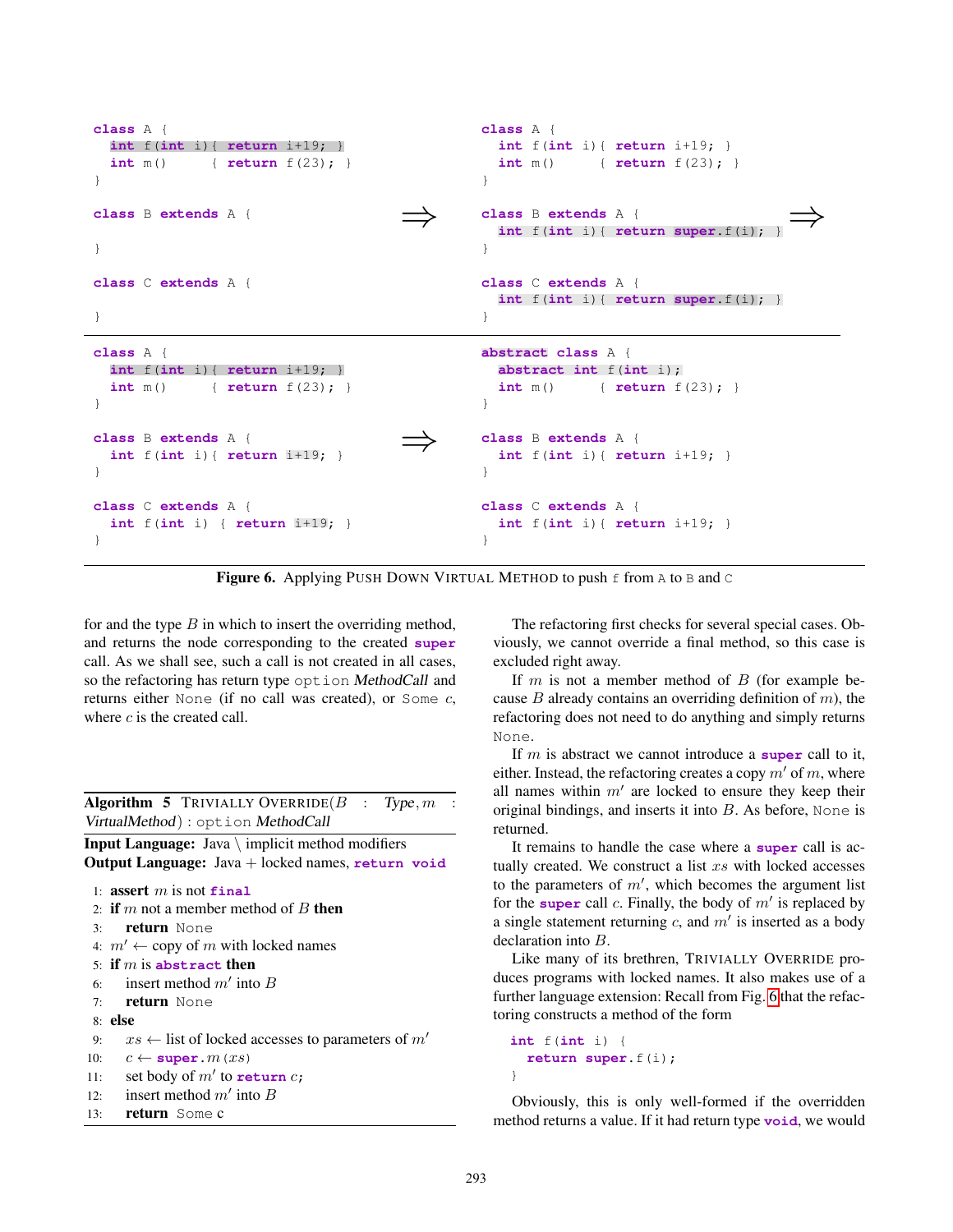have to omit the **return**. This situation arises frequently enough to be a bit of a nuisance, so we introduce a language extension: The refactoring will on occasion produce statements of the form **return** e; where e is of type **void**. Such statements can simply be translated into e; **return**; (note that all expressions of type **void** are statement expressions, and hence can can form statements on their own).

As a final finesse, TRIVIALLY OVERRIDE assumes that all method modifiers in its input (or at least on method  $m$ ) are explicit. For example, if  $B$  were a class and  $A$  an interface, then  $m$  would be public and abstract whether or not it carries the corresponding modifiers, but the modifiers have to be made explicit in B. Our life becomes much easier if we assume instead that the modifiers are always explicit.

Let us briefly pause to convince ourselves that this microrefactoring indeed preserves program semantics, in particular that the semantics of method calls does not change. Consider an invocation of a virtual method  $n$  on an object of dynamic type  $T$  in the original program. If  $T$  is not a descendant of A or n does not have the same signature as  $m$ , the call will be dispatched to the same method in the new program as in the original program. Otherwise, if the original call dispatched to  $m$ , the new call will either dispatch to  $m$  as well, or to the newly inserted method  $m'$ , which immediately invokes  $m$ . In either case, the semantics stays unchanged.

The next step of the PUSH DOWN METHOD refactoring is to inline the **super** call if one was created. This will copy the body of  $m$  into the subclass, ensuring in particular that names in  $m$  will not inadvertently change their binding. Since INLINE METHOD has already been discussed in the context of our framework [\[SVEdM09\]](#page-15-7), we will not give its precise specification here.

The final step is to remove  $m$  from  $A$  if possible, or else to make it abstract. The two factors to consider here are whether m is referenced outside its own body, *i.e.* whether there is any method call in the program (outside  $m$  itself) that statically resolves to  $m$ , and whether  $m$  could be dynamically called from any call site in the program (again, outside its own body). If neither is the case, the method can safely be removed. If only the former is the case, it cannot be removed altogether, but can be made abstract. In all other cases, the method must stay.

While it is straightforward to determine the set uses  $(m)$ of all calls that statically resolve to  $m$ , determining the calls that might at runtime resolve to  $m$  is quite another matter. The coarser this analysis the oftener the refactoring will refuse to remove a pushed-down method, making it abstract instead. The specification of the refactoring, however, is independent of the details of this analysis; we simply require that its results are available as  $\text{calls}(m)$ .<sup>[5](#page-8-0)</sup>

<span id="page-8-1"></span>

| <b>Algorithm 6</b> REMOVE METHOD $(m : Method)$                                                                                                                                                                                                                                                   |  |
|---------------------------------------------------------------------------------------------------------------------------------------------------------------------------------------------------------------------------------------------------------------------------------------------------|--|
| <b>Input Language: Java</b>                                                                                                                                                                                                                                                                       |  |
| <b>Output Language: Java</b>                                                                                                                                                                                                                                                                      |  |
| 1: <b>assert</b> $(\text{uses}(m) \cup \text{cells}(m)) \setminus \text{below}(m) = \emptyset$<br>2: $o \leftarrow \{m' \mid m \leq m'\}$<br>3: if $o \neq \emptyset \land \forall m' \in o.m'$ is abstract then<br>for all types $B$ that inherit $m$ do<br>4:<br>MAKE TYPE ABSTRACT $(B)$<br>5: |  |
| 6: remove $m$                                                                                                                                                                                                                                                                                     |  |

It is now quite easy to write out a specification for RE-MOVE METHOD (Alg. [6\)](#page-8-1): The refactoring fails if there are any calls to m that do not originate in the set below(m) of nodes inside the definition of  $m$  itself. Otherwise, it considers the set  $o$  of all methods  $m'$  that  $m$  overrides (which we write as  $m \le m'$ ). If there is at least one such method, and furthermore they are all abstract<sup>[6](#page-8-2)</sup>, the host type of m (and any other type that inherits  $m$  without overriding it) will now inherit an abstract method and hence has to be made abstract itself.

When making a method  $m$  abstract (Alg. [7\)](#page-8-3), we check that it cannot actually be called, and then make every type abstract that inherits m before putting an **abstract** modifier onto it. Of course, a type can only be made abstract (Alg. [8\)](#page-8-4) if it is either an interface (and hence already abstract), or it is a class that is not instantiated anywhere.

<span id="page-8-3"></span>

| Algorithm 7 MAKE METHOD ABSTRACT $(m : Method)$                    |
|--------------------------------------------------------------------|
| <b>Input Language: Java</b>                                        |
| <b>Output Language: Java</b>                                       |
| 1: <b>assert</b> calls $(m) \setminus \text{below}(m) = \emptyset$ |

- 2: for all types  $B$  that inherit  $m$  do
- 3: MAKE TYPE ABSTRACT $(B)$
- 4: make m **abstract**

<span id="page-8-4"></span>

| <b>Algorithm 8</b> MAKE TYPE ABSTRACT $(T: Type)$ |  |
|---------------------------------------------------|--|
| <b>Input Language: Java</b>                       |  |
| <b>Output Language: Java</b>                      |  |

- 1: **if**  $T$  is not an interface **then**
- 2: **assert**  $T$  is class and never instantiated
- 3: make T **abstract**

The specification of PUSH DOWN VIRTUAL METHOD, shown as Alg. [9,](#page-9-0) is now simply a matter of plugging together the previously specified microrefactorings. We use the operator or to indicate an alternative of several refactorings to try from left to right until the first one succeeds. ID, of course, is the identity refactoring that does nothing and never fails.

<span id="page-8-0"></span><sup>5</sup> Our implementation of calls assumes that a virtual method call may resolve either to its static target or to any method that (transitively) overrides it.

<span id="page-8-2"></span> $6$  Remember that there could be several such  $m'$ , *e.g.* one from the superclass and the others from implemented interfaces.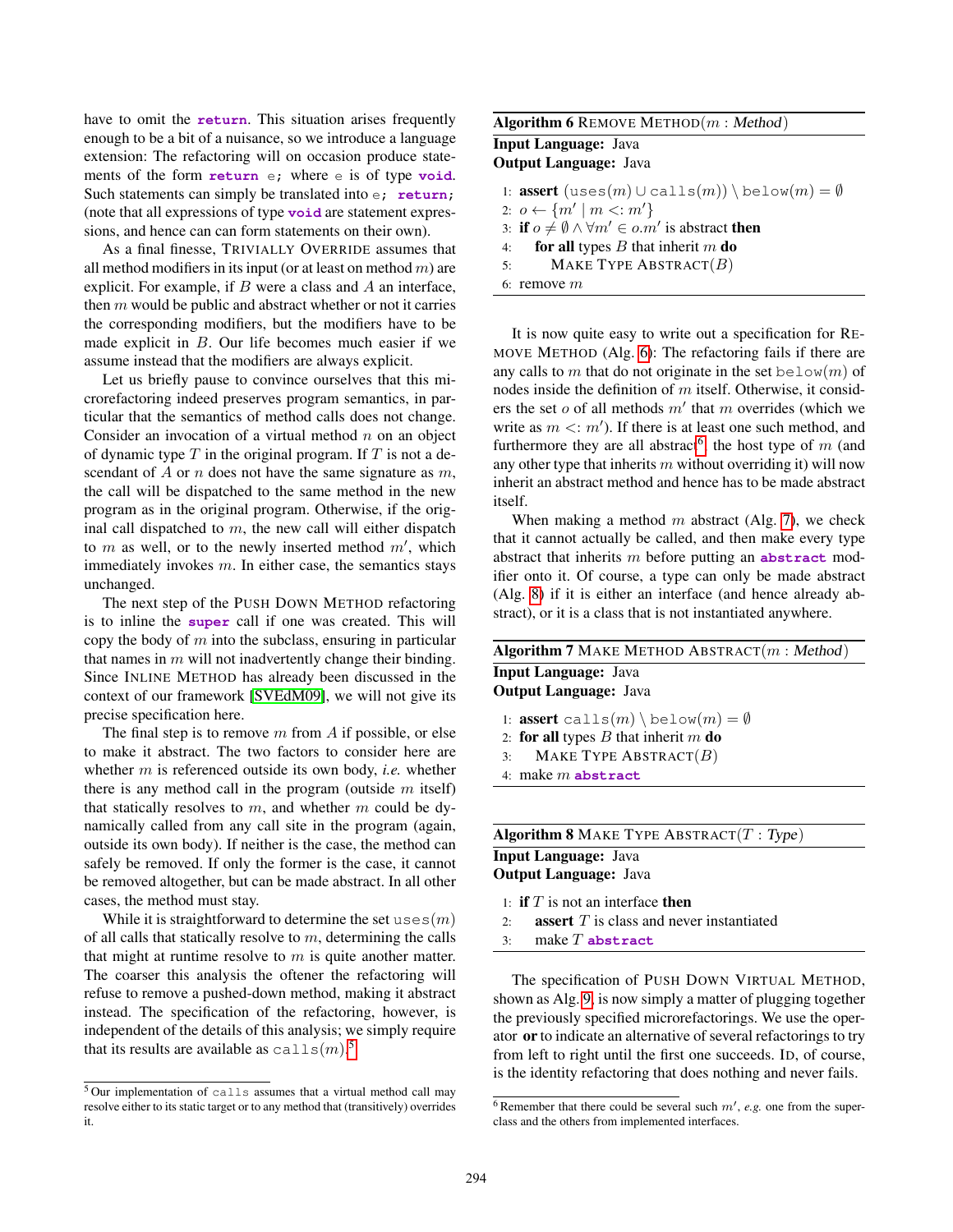Algorithm 9 PUSH DOWN VIRTUAL METHOD $(m)$ VirtualMethod)

<span id="page-9-0"></span>Input Language: Java Output Language: Java ∪ locked names

1: for all types  $B \lt$ : hostType $(m)$  do 2:  $c \leftarrow |\text{TRIVIALLY OVERRIDE}|(B, m)$ 3: if  $c \neq N$ one then 4: INLINE METHOD $(c)$ 5: REMOVE METHOD $(m)$ 6: **or MAKE METHOD ABSTRACT** $(m)$ 7: or  $\text{ID}()$ 

Note that INLINE METHOD is invoked without floor brackets, so any locked names introduced by it are not unlocked immediately, which can be helpful if they refer to methods that are hidden by m.

Let us now briefly consider the case of non-virtual methods. There is probably not much sense in pushing down a **private** method, since it can only be referenced by members of the same class, and these references will be broken if the method is pushed into a child class. Static methods can be handled in almost the same way as virtual methods, except that instead of introducing an overriding method with a **super** call we introduce a hiding method that directly invokes the hidden method on the super class. The rest of the refactoring need not change.

One feature that this specification does not provide for is to push several inter-dependent methods at the same time, or indeed to determine which other methods have to be pushed together with the selected method. We leave this extension to future work.

#### 4.2 MOVE MEMBER TYPE TO TOPLEVEL

We now turn to a type-level refactoring, MOVE MEMBER TYPE TO TOPLEVEL, which converts a member type that is nested within one or more other types to a toplevel type.

This refactoring, which incidentally must be performed by a Java compiler as part of the translation to bytecode, makes for an interesting example in our framework since it reuses a language extension that was originally introduced for a different refactoring: As explained in [\[SdM09\]](#page-15-9), the MOVE METHOD and MAKE METHOD STATIC refactorings can be implemented rather easily by going through an enriched language featuring a JavaScript-like **with** construct.

In a nutshell, the compound statement

 $\textbf{with}(e_n, \ldots, e_0)$ s

should be understood to mean that statement s is executed with the value of  $e_0$  as its zeroth enclosing instance (*i.e.*, the value of  $this$ ),  $e_1$  as the first enclosing instance, and so on. No enclosing instances beyond  $e_n$  are available.

Moving a static member type to the toplevel is easy, since it cannot access any non-static data of its enclosing types. So all we need to do is to ensure that names still bind to their intended declaration. This is the gist of the specification in Alg. [10.](#page-9-1)

Algorithm 10 MOVE MEMBER TYPE TO TOPLEVEL( $M$ : MemberType)

<span id="page-9-1"></span>

| <b>Input Language: Java</b>                      |  |
|--------------------------------------------------|--|
| <b>Output Language:</b> Java $\cup$ locked names |  |
| 1: if M is not static then                       |  |
| $\sim$ $\left  \mathbf{M} \right $               |  |

- 2:  $|\text{MAKE}$  TYPE STATIC  $|(M)$
- 3:  $p$  ← hostPkg $(M)$
- 4: lock all names in M
- 5: remove  $M$  from its host type

6: INSERT  $Type(p, M)$ 

We use an ancillary refactoring INSERT TYPE (Alg. [11\)](#page-9-2) to actually insert type  $M$  into its target package  $p$ , which is very similar to INSERT FIELD: We need to check that  $p$  does not already contain a type or subpackage of the same name. Then we globally lock all accesses to types of the same name to ensure that they will not become shadowed. We remove modifiers that are inapplicable for toplevel types from  $T$ , and finally insert it into the syntax tree.

|                             | <b>Algorithm 11</b> INSERT TYPE $(p$ : Package, T |  |  |
|-----------------------------|---------------------------------------------------|--|--|
| ClassOrInterface)           |                                                   |  |  |
| <b>Input Language: Java</b> |                                                   |  |  |

<span id="page-9-2"></span>Output Language: Java ∪ locked names

- 1: **assert** no type or subpackage of same name as  $T$  in  $p$
- 2: lockNames( $name(T))$
- 3: remove modifiers **static**, **private**, **protected** from  $T$
- 4: insert  $T$  into  $p$

Things are more complicated for non-**static** member types, since they can access enclosing instances. We use another refactoring MAKE TYPE STATIC to make the member type **static** first. Applied to a type M, this refactoring adds to  $M$  one field for each enclosing instance, say this \$i for the ith enclosing instance, and surrounds the body of every constructor and method in  $B$  by

**with**(this\$n, ..., this\$1, **this**) { ... }

The fields corresponding to the enclosing instances, of course, have to be properly initialised, which accounts for most of the complexity of the specification in Alg. [12.](#page-10-1) This initialisation has to happen in  $M$ 's constructors, which therefore need to be equipped with additional parameters to pass in the enclosing instances, which again means that all calls to the constructors have to be updated to provide corresponding arguments.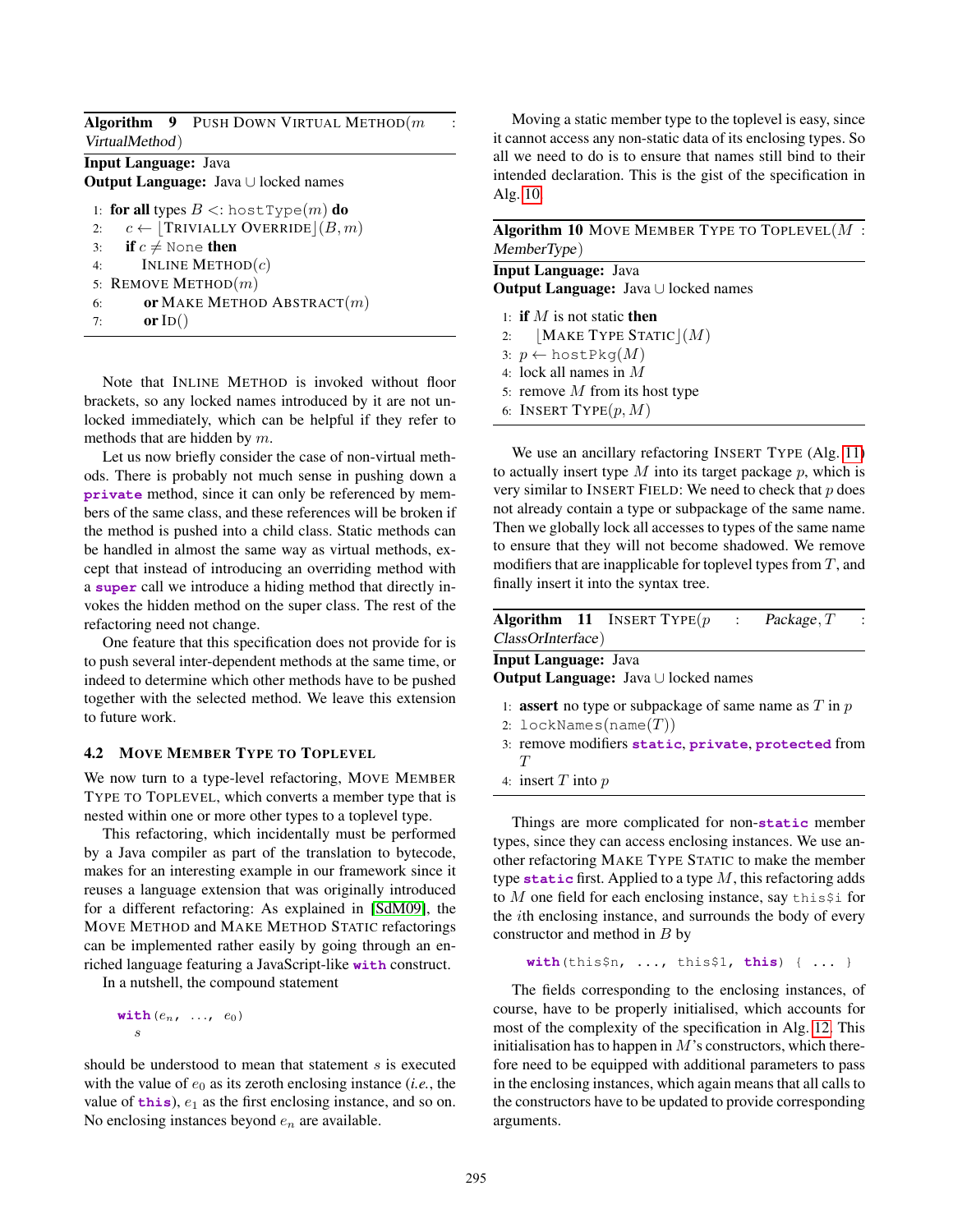Algorithm 12 MAKE TYPE STATIC( $M :$  MemberType)

<span id="page-10-1"></span>Input Language: Java

Output Language: Java ∪ **with**, locked names

|     | 1: $[A_n; \ldots; A_1] \leftarrow$ enclosing types of M      |
|-----|--------------------------------------------------------------|
|     | 2: for all $i \in \{1, , n\}$ do                             |
| 3:  | $f \leftarrow$ new field of type $A_i$ with name this \$i    |
| 4:  | INSERT FIELD $(M, f)$                                        |
| 5:  | <b>for all</b> constructors c of M <b>do</b>                 |
| 6:  | $p \leftarrow$ parameter of type $A_i$ with name this \$i    |
| 7:  | <b>assert</b> no parameter or variable this $\sin c$         |
| 8:  | insert $p$ as first parameter of $c$                         |
| 9:  | if $c$ is chaining then                                      |
| 10: | add this\$i as first argument of chaining call               |
| 11: | else                                                         |
| 12: | $a \leftarrow$ new assignment of p to f                      |
| 13: | insert a after super constructor call                        |
| 14: | <b>for all</b> constructors c of M <b>do</b>                 |
| 15: | <b>for all</b> non-chaining invocations $u$ of $c$ <b>do</b> |
| 16: | $es \leftarrow$ enclosing instances of u                     |
| 17: | <b>assert</b> $ es  = n$                                     |
| 18: | insert $es$ as initial arguments to $u$                      |
| 19: | discard qualifier of $u$ , if any                            |
| 20: | put modifier static on M                                     |
|     | 21: for all callables $m$ of $M$ do                          |
| 22: | if $m$ has a body then                                       |
| 23: | surround body of $m$ by                                      |
|     | $with (this \$ n, , this \1, this $\{ \}$                    |

Let us go through the specification step by step. We first have to introduce fields for the enclosing instances. Let  $A_1, \ldots, A_n$  be the enclosing types of M; we consider each  $A_i$  in turn. First we create a field f to hold the enclosing instance, which has type  $A_i$  and name this \$i, and insert it into  $M$  using the INSERT FIELD refactoring. We then create a corresponding parameter  $p$  for every constructor  $c$  of  $M$ . This parameter has the same type and name as  $f$ , and is added to the constructor's parameter list; the refactoring will fail if c has a parameter or local variable with name this  $$i$ .

We now need to make sure that every constructor initialises  $f$  to the value of its parameter  $p$ . This happens in one of two ways, depending on what kind of constructor  $c$  is. If  $c$ is a chaining constructor that invokes another constructor of the same class by means of a **this**(...) constructor invocation, we add  $p$  to the argument list of that call, and rely on the invoked constructor to initialise the field. Otherwise we insert an assignment from  $p$  to  $f$  into the body of  $c$ .

Now we have added the required instance fields to M and set up its constructors to initialise them, but of course we need to adjust all invocations of constructors of M to actually provide values for the extra parameters. So we again consider every constructor  $c$  of  $M$  and its every invocation u in turn. Since we have already treated **this**(...) calls in the previous step, we do not have to consider them again.

For any other invocation, we obtain the list es of expressions that provide values for the enclosing instances of M and add them as arguments to the call. If the invocation was qualified, then that qualifier was the single enclosing instance of the invocation which we have already added to the argument list and can hence discard.

Finally, we wrap the bodies of all constructors and methods of M (collectively referred to as *callables*) in **with** blocks, and give M a **static** modifier.

Notice that we did not wrap field initialisers (or indeed instance initialisers) of M into **with** blocks. Hence, if an initialiser contains a reference to a field  $f$  of an enclosing class  $A_i$ , that reference will simply be locked, but unless  $f$ is static it cannot be successfully unlocked after  $M$  is moved to the toplevel, so the refactoring will fail.

Eclipse and IntelliJ both treat variable uses in field initialisers the same as variable uses in methods, so in the example the reference will be qualified with the field holding the ith enclosing instance. This, however, is wrong: initialisers are evaluated before constructor bodies, so the field is not initialised yet and a null pointer exception will result at runtime.

Java compilers avoid this problem by inlining field initialisers into constructor bodies first, but this seems an overly drastic transformation for a refactoring engine to attempt. Likewise, our specification does not make any special arrangements for accessing private members of enclosing classes; unlocking references to such members will fail, thus aborting the whole refactoring. Eclipse tackles this issue by increasing the visibility of the referenced members, but, as shown by Steimann *et al.* [\[ST09\]](#page-15-11), adjusting accessibility is quite a tricky problem in itself. A better solution might be to introduce getter and setter methods as is usually done by Java compilers.

# <span id="page-10-0"></span>5. Towards a Full-Featured Refactoring Engine

In order to show that the techniques introduced so far provide a sufficient basis for implementing a refactoring engine, we set ourselves the goal of implementing all the refactorings offered by Eclipse 3.5 and validating them against their publicly available test suite.

We decided to exclude the type-based refactorings EX-TRACT INTERFACE, EXTRACT SUPERCLASS, GENERAL-IZE DECLARED TYPE, USE SUPERTYPE WHERE POSSI-BLE, and INFER GENERIC TYPE ARGUMENTS, as these have been thoroughly explored in the literature [\[Tip07\]](#page-15-12).

Also excluded from consideration was CHANGE METHOD SIGNATURE, since its implementations in Eclipse performs very few semantic checks. Various aspects of this refactoring, such as adding, removing, or permuting parameters can be implemented in a safe way using our framework, but in its full generality CHANGE METHOD SIGNATURE is per-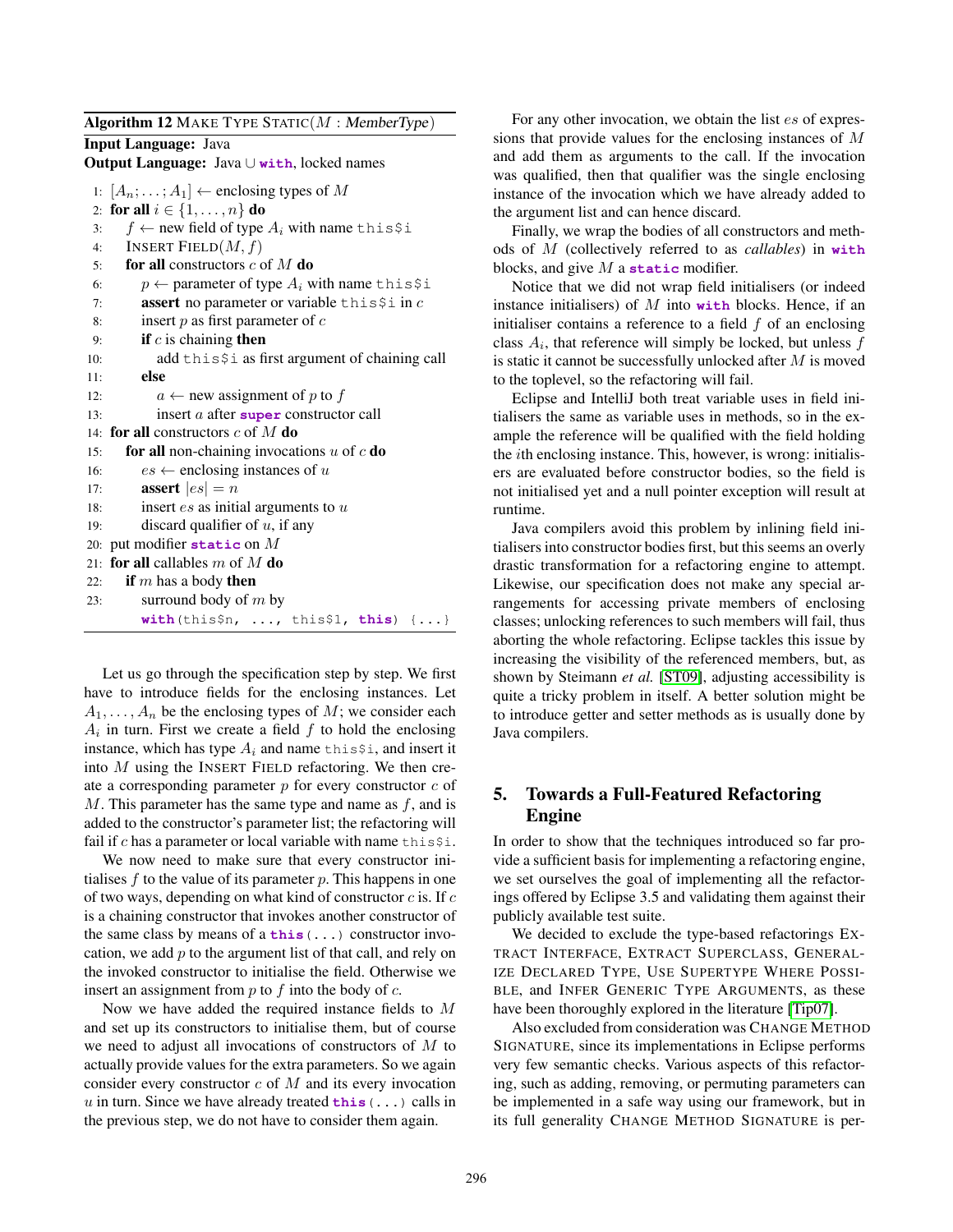|                                    | total #  | inap-          | missing | we             | Eclipse  | same   | lines of code |     |
|------------------------------------|----------|----------------|---------|----------------|----------|--------|---------------|-----|
| <b>Refactoring</b>                 | of tests | plicable       | feature | reject         | rejects  | result | Eclipse       | we  |
| <b>CONVERT ANONYMOUS TO NESTED</b> | 45       | 4              |         | $\Omega$       |          | 39     | 997           | 220 |
| <b>EXTRACT CLASS</b>               | 24       | $\overline{2}$ |         |                |          | 19     | 760           | 243 |
| <b>EXTRACT CONSTANT</b>            | 60       | 13             | 9       | 10             | $\Omega$ | 28     | 683           | 42  |
| <b>EXTRACT TEMP</b>                | 133      |                | 28      | 5              |          | 98     | 854           | 107 |
| <b>INLINE CONSTANT</b>             | 38       | 11             | 0       | 8              | $\Omega$ | 19     | 827           | 44  |
| <b>INLINE TEMP</b>                 | 55       | 12             | 5       | $\overline{2}$ |          | 35     | 381           | 82  |
| <b>INTRODUCE FACTORY</b>           | 49       | 3              |         | $\Omega$       | $\Omega$ | 45     | 799           | 81  |
| <b>INTRODUCE INDIRECTION</b>       | 31       | $\Omega$       |         | 5              | $\Omega$ | 25     | 933           | 61  |
| <b>INTRODUCE PARAMETER</b>         | 20       | T              |         | 5              | $\Omega$ | 13     | 448           | 26  |
| <b>INTRODUCE PARAMETER OBJECT</b>  | 19       | $\Omega$       | 6       | $\Omega$       | $\Omega$ | 13     | 628           | 61  |
| <b>MOVE INNER TO TOPLEVEL</b>      | 94       | 15             | 0       | 10             |          | 68     | 1427          | 125 |
| <b>MOVE INSTANCE METHOD</b>        | 54       | 4              | 0       | 14             | 4        | 32     | 2038          | 99  |
| <b>MOVE MEMBERS</b>                | 90       | 5              | 8       | 20             | 5        | 52     | 945           | 120 |
| PROMOTE TEMP TO FIELD              | 55       | 19             | 14      | $\Omega$       | $\Omega$ | 22     | 829           | 62  |
| PULL UP                            | 143      | 36             |         | $\Omega$       |          | 101    | 1694          | 208 |
| <b>PUSH DOWN</b>                   | 95       | 27             | 10      | 4              |          | 53     | 872           | 374 |
| <b>SELF-ENCAPSULATE FIELD</b>      | 36       | $\theta$       | 3       | $\Omega$       | 0        | 33     | 751           | 85  |
|                                    |          |                |         |                |          |        |               |     |

Table 1. Evaluation of the correctness of our refactoring engine on Eclipse's test suite

<span id="page-11-0"></span>haps best described as a general code transformation, not as a behaviour preserving refactoring.

Table [1](#page-11-0) summarises the performance of our refactoring engine when applied to the internal test suite of Eclipse's refactoring engine, as available from the Eclipse source distribution. We exclude test cases for the various RENAME refactorings, results of which are reported in [\[SEdM08\]](#page-15-6), and for EXTRACT METHOD and INLINE METHOD, which have been treated in [\[SVEdM09\]](#page-15-7).

For the remaining 1[7](#page-11-1) refactorings<sup>7</sup> the table shows the total number of test cases in the first column, and the number of test cases where our engine produced the same results as Eclipse, modulo trivial differences, in the sixth column. The other columns categorise sources of disagreement.

The second column lists the number of test cases that we could not test our engine on, either because they were disabled or because they were not valid Java programs. Since our refactoring engine is implemented as an extension to the JastAddJ compiler frontend, we can only process programs that successfully pass syntactic and semantic checks. We include in this category test cases whose expected result is arguably wrong, as well as tests that pertain to non-functional aspects of the Eclipse refactoring engine.

The third column shows the number of test cases where our implementation produces output programs that are correct and behave the same as the input program, but where we do not perform all the refactoring steps that Eclipse does. Many of the failures here relate to clone detection: for

example, the EXTRACT CONSTANT and EXTRACT TEMP refactorings in Eclipse extract all copies of the selected expression, whereas our engine only extracts the selected one. While an *ad hoc* extension of our engine could presumably refactor most or all of these test cases, we leave the implementation of a principled clone detector and its integration with the refactoring process to future work.

Further, columns four and five summarise the test cases where one engine produced results while the other rejected the refactoring. The latter gives the number of test cases where Eclipse rejects a refactoring which our engine is able to perform. Conversely, the former tallies the number of spurious rejections by our engine.

For the refactorings INLINE CONSTANT and INTRODUCE PARAMETER, these rejections are generally due to the quite conservative dataflow analysis of our implementation. In some cases a more precise analysis would be able to prove that the refactoring can go ahead. Another possible solution would be to push this kind of issue into the UI, reporting failures of flow preservation to the user as warnings instead of aborting the refactoring outright. In any case, Eclipse's current hands-off approach in which almost no analysis is performed seems quite unsatisfactory.

Another major source of rejection, affecting INTRODUCE INDIRECTION, MOVE INNER TO TOPLEVEL and MOVE INSTANCE METHOD, is visibility adjustment. When moving members between types, it is sometimes necessary to increase the visibility of referenced members for them to remain accessible after the refactoring. Eclipse has some heuristics for doing this, but as shown by Steimann and Thies [\[ST09\]](#page-15-11) these heuristics are rather crude and can easily lead to subtle changes in behaviour.

<span id="page-11-1"></span><sup>7</sup> Space restrictions prevent us from presenting detailed specifications of these refactorings; they are, however, available as part of the distribution of our refactoring engine.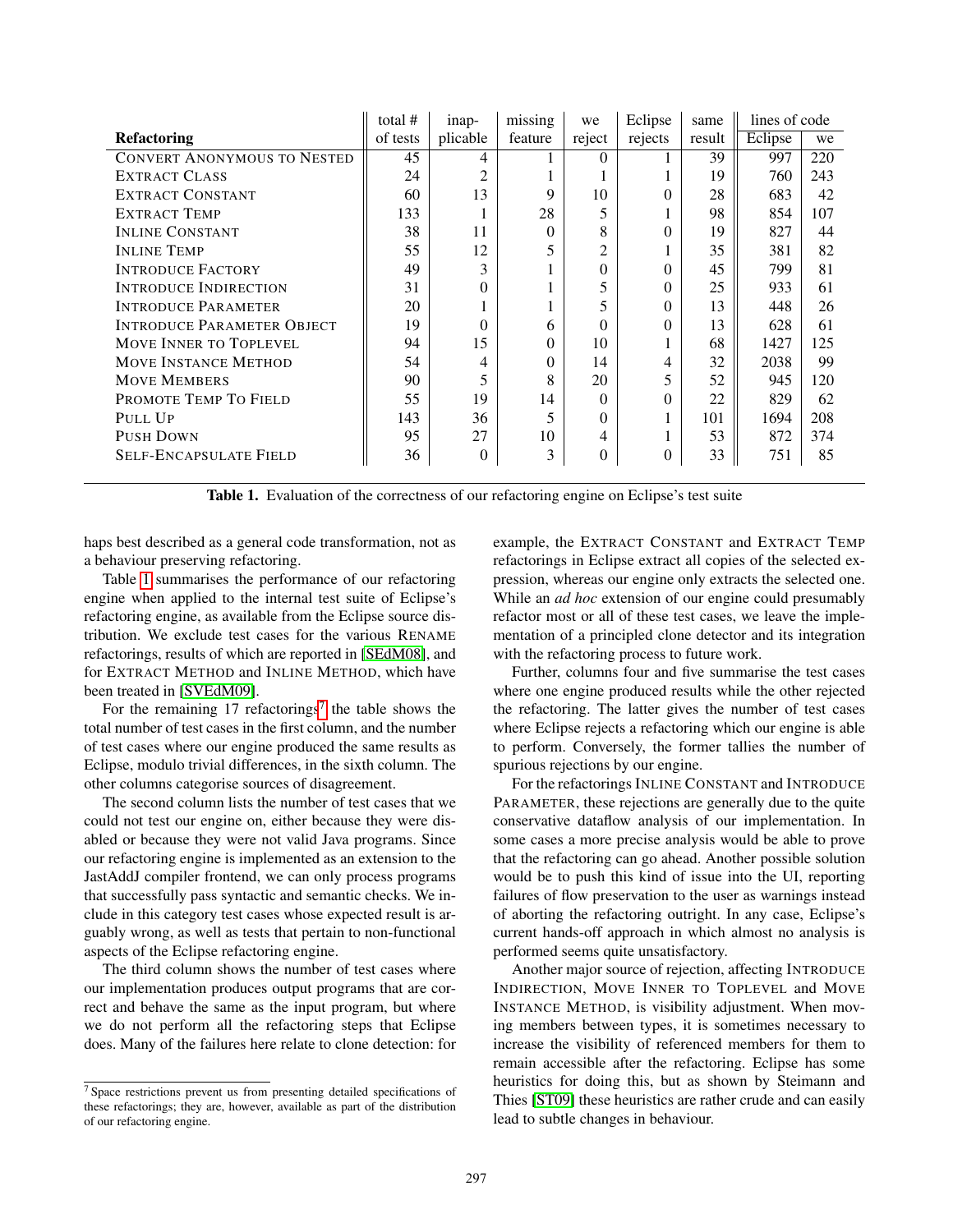Our refactoring engine does not attempt to solve this problem. The locked naming framework does, however, check that names only bind to accessible declarations, and aborts the refactoring if this is not the case. Hence our implementation never produces output programs that violate accessibility rules, although it may on occasion reject refactorings that could be performed if the visibility were adjusted. To improve on this, we plan to integrate Steimann and Thies' system of accessibility constraints with our name unlocking mechanism.

In summary, while there is certainly a lot of disagreement in detail between our refactoring engine and Eclipse, we think that the results show that our techniques are powerful enough to be applied to the implementation of just about any refactoring and can produce high-quality implementations with comparatively little effort.

This is brought into sharp relief if we compare the source code size of the two implementations, given in the last two columns.<sup>[8](#page-12-1)</sup>. For Eclipse, we measured the size of the \*Refactoring.java or \*Processor.java files, respectively, for each refactoring. These files only form the core of the implementation, and contain neither shared utility code nor user-interface related functionality. For our implementation, we give the size of the refactoring implementation including all microrefactorings, but again excluding utility code. As can be seen, our implementations are always more compact, in some cases dramatically so. This is partly due to JastAdd's aspect-oriented features that enable us to much more cleanly separate the essence of the refactoring implementation from supporting code.

Adding up the line counts in the last column, one would obtain a size of about 2100 lines of code for the core of our implementation. This would, however, count reused microrefactorings once for every refactoring that uses them. The actual amount of code, counting every refactoring only once, is only slightly more than 1300 lines, which attests to the reusability of the microrefactorings.

This tally does not include the naming framework, at about 1400 lines of code, as well as the flow dependency framework, at about 300 lines, both of which have already been discussed in previous papers. A further 800 lines provide functionality for introducing and removing the language restrictions and extensions used by the refactorings.

Pleasingly, no further major language extensions besides **with** and anonymous methods are needed for the above refactorings. The five other extensions provided are all very simple ones, like the first-class array initialisers mentioned in the introduction. As for language restrictions, we have mentioned restrictions on compound variable declarations, the **synchronized** modifier and implicit method modifiers. Two other restrictions of a similar kind are used by other refactorings and are likewise quite easy to realise.

In total, the complete source code of our refactoring engine, including all of the above as well as supporting and utility code (but excluding the JastAddJ frontend and its control flow analysis package, which are independent projects) amounts to about 6250 lines of code. This is just a little more than the combined size of the core implementations of the four largest refactorings of Table [1](#page-11-0) in Eclipse.

We do, however, want to point out two major weaknesses of our refactoring engine in comparison with Eclipse: It is currently not integrated into an IDE, and hence not usable for developers, and it is somewhat lacking in performance. Refactorings on even very small programs can take up to five seconds, which is perhaps acceptable for a prototype implementation but excludes the possibility of using our engine in a production environment. This is partly due to the general approach of decomposing refactorings into smaller units, but a more important factor is the choice of implementation language.

While attribute grammar systems like JastAdd excel at tasks involving the computation of information on immutable trees, as is typical in compiler frontends, updates to the syntax tree, as they are performed by refactorings, necessitate frequent flushing and recomputation of cached information. While in some cases it is possible to pinpoint precisely which attributes need to be invalidated, this is a Sisyphean task in general and can lead to extremely subtle bugs. Hence our implementation elects to always flush all attributes whenever the syntax tree has changed, which incurs a heavy performance penalty. A principled solution to this problem requires significant engineering, which we leave to future work.

### <span id="page-12-0"></span>6. Related Work

This work is inspired by a long line of work on the specification and implementation of refactorings. The classical work in this area is surely Opdyke's thesis [\[Opd92\]](#page-15-2), which provides a catalogue of refactorings for C++. While the actual transformations are described only informally, the preconditions that ensure behaviour preservation are spelled out in more detail, although only for a restricted subset of the object language. It is not clear how easy the given conditions would be to implement.

Another important source of inspiration is Griswold's thesis [\[Gri91\]](#page-15-13). In contrast to Opdyke, he does not present his refactorings primarily in terms of preconditions, but rather views them in terms of their effects on the program dependence graph (PDG), presenting them as the composition of meaning-preserving PDG transformations. This is, of course, very close to our approach emphasising dependency preservation and the decomposition of larger refactorings into smaller microrefactorings. The object language for which Griswold describes his refactorings is a first-order subset of Scheme. The choice of such a simple language with

<span id="page-12-1"></span><sup>8</sup> This data was generated using David A. Wheeler's 'SLOCCount'.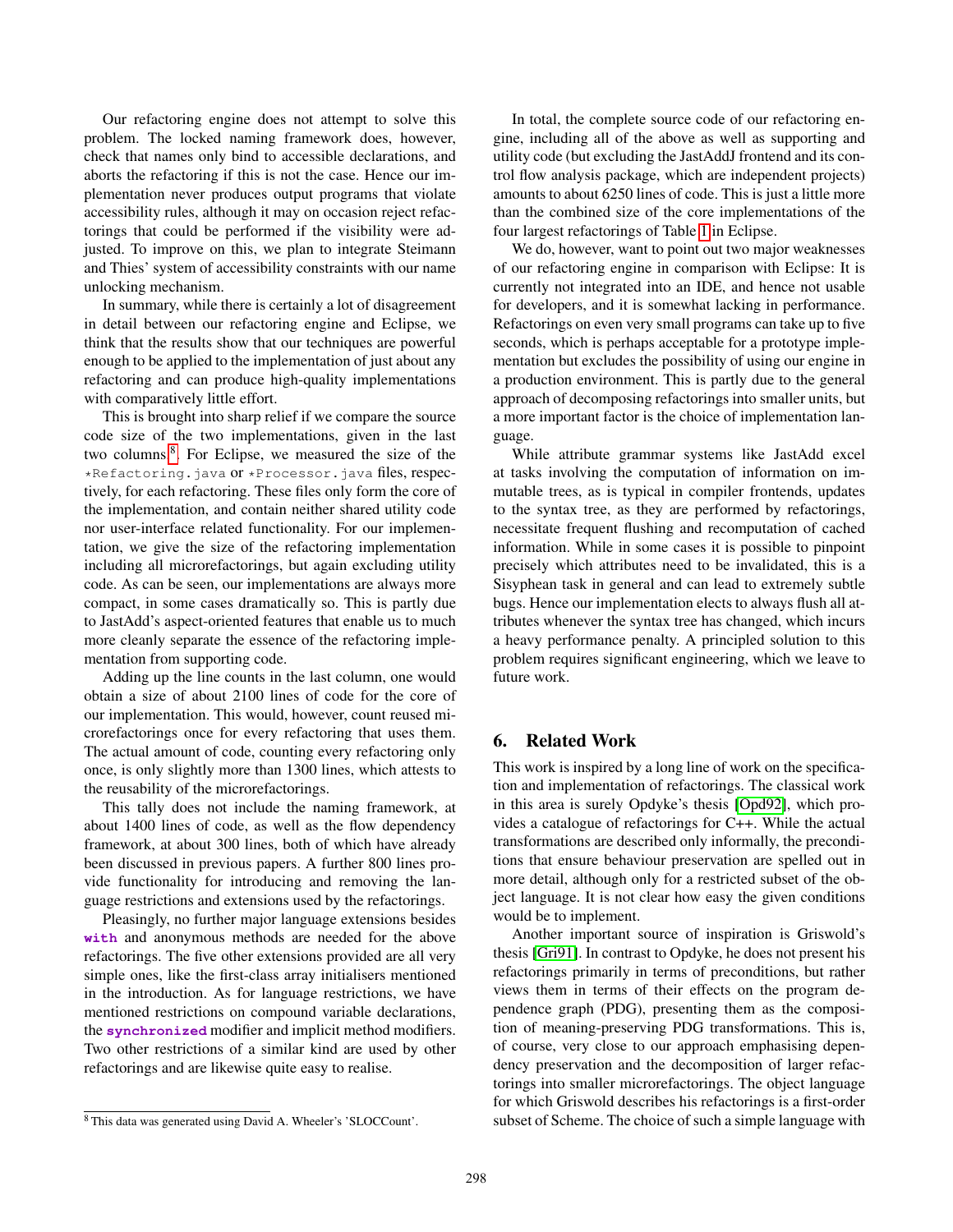such a simple and regular syntax greatly simplifies the presentation of his refactorings.

The composition of smaller refactorings into larger ones is also the focus of work by Kniesel and Koch [\[KK04\]](#page-15-14). Their work is concerned with composing the pre- and postconditions of constituent refactorings, which does not directly apply to our dependency based presentation.

There has been some interest in providing executable specifications of refactorings. For instance, Lämmel [\[Läm02\]](#page-15-15) shows how refactorings can be implemented very concisely by means of rewriting strategies, with the syntax tree represented as a generic data type that abstracts away from peculiarities of the object language. It is, however, unclear if these techniques are usable beyond the very simple refactorings and simple object languages discussed in the paper.

Rewriting is also the technique used by Garrido and Meseguer [\[GM06\]](#page-15-16), who give executable specifications of several Java refactorings in the rewrite logic-based system Maude. Again, however, the refactorings covered are of a very simple and local nature.

The JunGL language proposed by Verbaere [\[Ver08\]](#page-15-17) is specifically aimed at making it easy to implement refactorings. The language's unique combination of functional and logic programming features, in particular the concept of path queries, are well-suited for specifying the kind of static semantic analyses needed for refactorings. Many refactorings can be described elegantly in JunGL [\[VEdM06\]](#page-15-18), and even complex type-based refactorings are within reach of the language [\[Pay06\]](#page-15-19).

Recently, a series of papers by Tip and others [\[TKB03,](#page-15-20) [BTF05,](#page-14-4) [Tip07,](#page-15-12) [KETF07\]](#page-15-21) have examined a number of typebased refactorings such as EXTRACT INTERFACE and IN-FER GENERIC TYPE ARGUMENTS. They make pervasive use of type constraints to ensure behaviour preservation, but while the constraint rules are given in great detail, the actual refactorings are only described informally. The implementation of type-based refactorings in Eclipse is based on this work.

Steimann and Thies [\[ST09\]](#page-15-11) introduce accessibility constraints that can be used to systematically adjust the visibility of program elements that are no longer accessible due to code movement. Again, the constraint rules are presented formally, whereas the refactorings are only given prose descriptions.

Both lines of work use similar concepts of constraints that can be seen as a natural extension of our dependency edges, which are just single constraints to be solved in isolation. Layering a more advanced constraint solving mechanism that can take accessibility and type constraints into account on top of this existing framework is an intriguing perspective.

Kegel and Steimann [\[KS08\]](#page-15-22) give a very thorough precondition-based description of the REPLACE INHERITANCE WITH DELEGATION refactoring that tries to account for all features of the Java language. Being given in prose only, the description is somewhat verbose and hard to grasp. Despite all their efforts, the authors report that "whenever we believed that we had made correctness of the refactoring plausible, testing it on a new project revealed a new problem we had not previously thought of", and refrain from arguing for the correctness of their specification.

The only work that we are aware of which actually presents pseudocode specifications of refactorings for Java is the recent paper by Wloka *et al.* on refactoring programs for reentrancy [\[WST09\]](#page-15-23), which describes a transformation for wrapping static state into ThreadLocal fields. Their specifications concentrate on issues relevant to the proposed refactoring, and ignore possible problems arising, *e.g.*, from naming conflicts.

Recent work by Soetens [\[Soe09\]](#page-15-24) takes the other direction: instead of giving a specification and then using it as the basis for an implementation, he takes the implementations of PULL UP METHOD, ENCAPSULATE FIELD and EXTRACT CLASS in Eclipse, and reverse-engineers their specification, in particular their preconditions.

The problem of how to efficiently compute attribute values without introducing stale values is a mainstay of the attribute grammar literature, and there is a large amount of work on incremental evaluation of attributes that handles this issue transparently. The classic work of Demers, Reps, and Teitelbaum [\[DRT81\]](#page-14-5) shows how to solve this problem for traditional attribute grammars without reference attributes or circular attributes by computing dependencies and propagating changes along them. Work by Pennings and others [\[PSV92,](#page-15-25) [SSK00\]](#page-15-26) concentrates on caching attribute values, but again for traditional attribute grammars without reference attributes.

The doctoral thesis of Maddox [\[Mad97\]](#page-15-27) presents an incremental attribute grammar system with some more advanced features, although the eclectic nature of the system makes it hard to judge how much of the results would apply to JastAdd. More recently, Boyland has proposed an incremental evaluation mechanism for remote attribute grammars [\[Boy02\]](#page-14-6), which are somewhat similar to reference attribute grammars. These two papers might make a good starting point for exploring the incremental evaluation of JastAdd attribute grammars, although the power of the system (which allows arbitrary Java code in attribute equations) makes it unrealistic to expect that a fully automated approach would work well in practice.

On the other end of the spectrum, Acar and others have recently published a series of papers on self-adjusting computation [\[AAB08\]](#page-14-7), which generalises the problem of incremental evaluation to a much broader class of programs, including stateful computations. It seems, however, that their approach incurs a certain performance penalty as well, and it is unclear whether it would scale to a system the size of JastAddJ, on which our refactoring engine is based.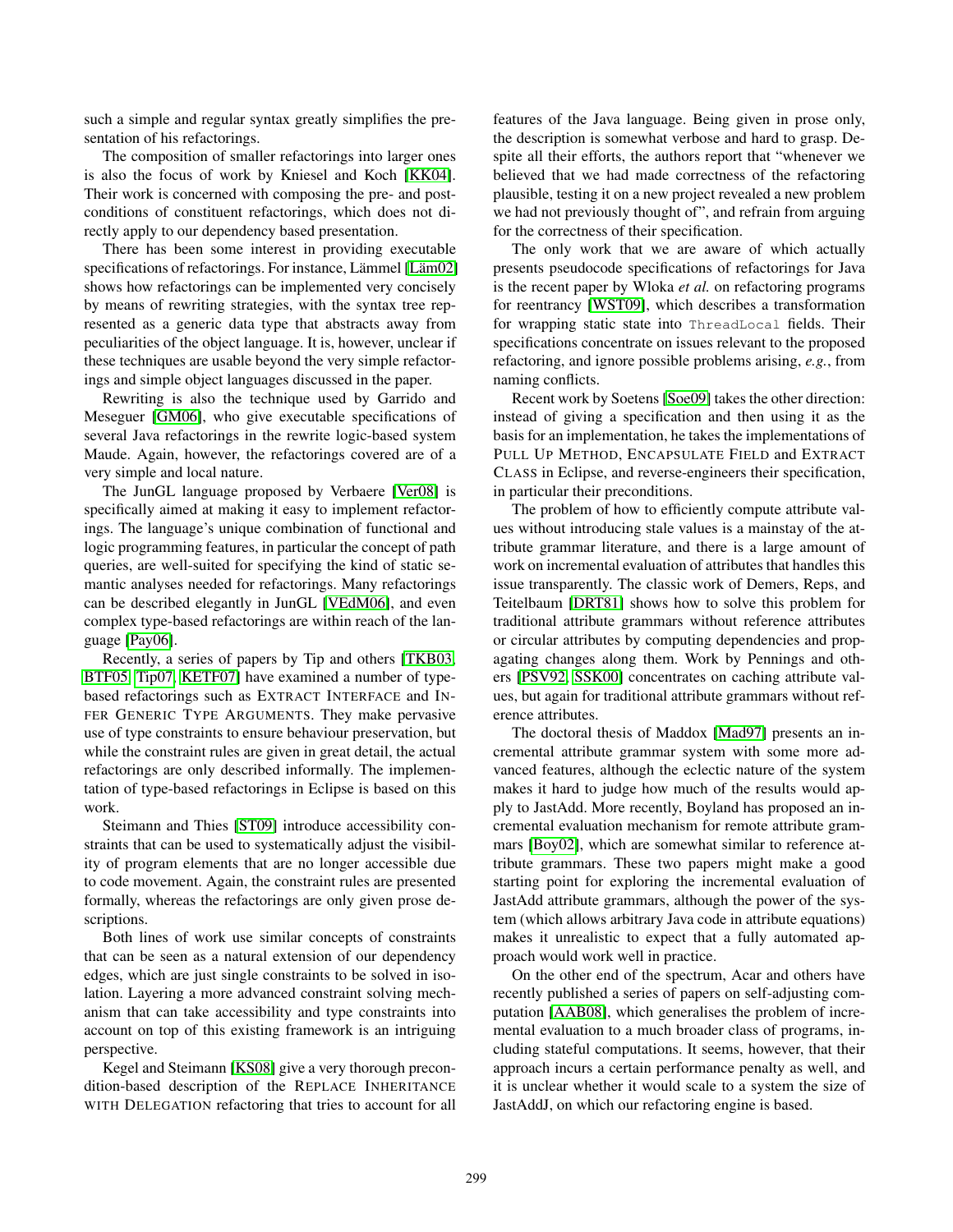# <span id="page-14-1"></span>7. Conclusions

We have presented a case study showing the feasibility of a new approach to the implementation of refactorings, which is based on the concepts of dependency preservation, language extensions, and microrefactorings.

We have shown that this approach allows us to give clean, modular specifications of important refactorings that are precise enough to serve as the basis of a reimplementation of the majority of refactorings offered in recent versions of Eclipse. We have tested our implementation on Eclipse's own extensive test suite, and presented the results showing that our implementation is on par with industrial-strength refactoring engines with regard to features, and often surpasses them with regard to correctness.

These results notwithstanding, our present work does *not* claim to give completely bug-free specifications that account for all corner cases. While this is our ultimate goal which we believe to have made good progress towards achieving, some cases may very well not be covered by the current specifications.

But one of the advantages of modular specifications of refactorings is exactly this: a refactoring can be understood part by part, and we can reason about its correctness in a modular way. If a bug is found, we do not need to content ourselves with a half-baked fix in one particular implementation that may exploit some idiosyncrasies of the system to provide an ill-fitting bandaid. Instead we can amend the high-level specification of the refactoring, so that every implementation based on it can reap the benefits.

## <span id="page-14-3"></span>A. Definitions

#### A.1 Pseudocode Conventions

We give our specifications in generic, imperative pseudocode. Parameters and return values are informally typed, with syntax tree nodes having one of the types from Fig. [7.](#page-14-2) Additionally, we use an ML-like option type with constructors None and Some for functions that may or may not return a value.

Where convenient, we make use of ML-like lists, with list literals of the form  $[1; 2; 3]$  and  $|x_s|$  indicating the length of list xs.

The names of refactorings are written in SMALL CAPS, whereas utility functions appear in monospace. A list of utility functions with brief descriptions is given in Fig. [8.](#page-14-8) An invocation of a refactoring is written with floor-brackets  $|L$ IKE THIS $|()$  to indicate that any language extensions used in the output program produced by the refactoring should be eliminated before proceeding.

We write  $A \leq B$  to mean that type A extends or implements type B, and  $m \le m'$  to mean that method m overrides method  $m'$ .

| <b>Node Type</b>        | <b>Description</b>                        |
|-------------------------|-------------------------------------------|
| <i>ClassOrInterface</i> | either a class or an interface; is a      |
|                         | Type                                      |
| Field                   | field declaration                         |
| LocalVar                | local variable declaration                |
| MemberType              | type declared inside another type; is     |
|                         | a Type                                    |
| Method                  | method declaration                        |
| MethodCall              | method call                               |
| Package                 | package                                   |
| Type                    | type declaration                          |
| VirtualMethod           | non- <b>private</b> instance method; is a |
|                         | Method                                    |

Figure 7. Node Types

<span id="page-14-2"></span>

| <b>Name</b>        | <b>Description</b>                        |
|--------------------|-------------------------------------------|
| $b$ elow $(n)$     | returns the set of all nodes below $n$ in |
|                    | the syntax tree                           |
| calls $(m)$        | returns all calls that may dynamically    |
|                    | resolve to method $m$ ; can be a conser-  |
|                    | vative over-approximation                 |
| hostPkg(e)         | returns the package of the compilation    |
|                    | unit containing $e$                       |
| hostType(e)        | returns the closest enclosing type dec-   |
|                    | laration around $e$                       |
| $l$ ockNames $(n)$ | locks all names anywhere in the pro-      |
|                    | gram that refer to a declaration with     |
|                    | name $n$                                  |
| name(e)            | returns the name of program entity e      |
| uses $(m)$         | returns all calls that statically bind to |
|                    | method $m$                                |

Figure 8. Utility Functions

### <span id="page-14-8"></span>References

<span id="page-14-7"></span><span id="page-14-6"></span><span id="page-14-5"></span><span id="page-14-4"></span><span id="page-14-0"></span>

| [AAB08] | Umut A. Acar, Amal Ahmed, and Matthias Blume.<br>Imperative Self-Adjusting Computation. In <i>POPL</i> ,<br>pages 309–322, 2008.                                                                                                                             |
|---------|--------------------------------------------------------------------------------------------------------------------------------------------------------------------------------------------------------------------------------------------------------------|
| [Boy02] | John Boyland. Incremental Evaluators for Remote<br>Attribute Grammars. Electr. Notes Theor. Comput.<br>Sci., $65(3)$ , 2002.                                                                                                                                 |
| [BTF05] | Ittai Balaban, Frank Tip, and Robert Fuhrer.<br>Refactoring support for class library migration. In<br><i>OOPSLA</i> , pages 265–279, 2005.                                                                                                                  |
| [DRT81] | A. Demers, T. Reps, and T. Teitelbaum. Incremental<br>Evaluation for Attribute Grammars with Applica-<br>tions to Syntax-directed Editors. In Proceedings of<br>the ACM Symposium on Principles of Programming<br>Languages, pages 105-116. ACM Press, 1981. |
| [EH07a] | Torbjörn Ekman and Görel Hedin. The JastAdd<br>Extensible Java Compiler. In <i>OOPSLA</i> , 2007.                                                                                                                                                            |